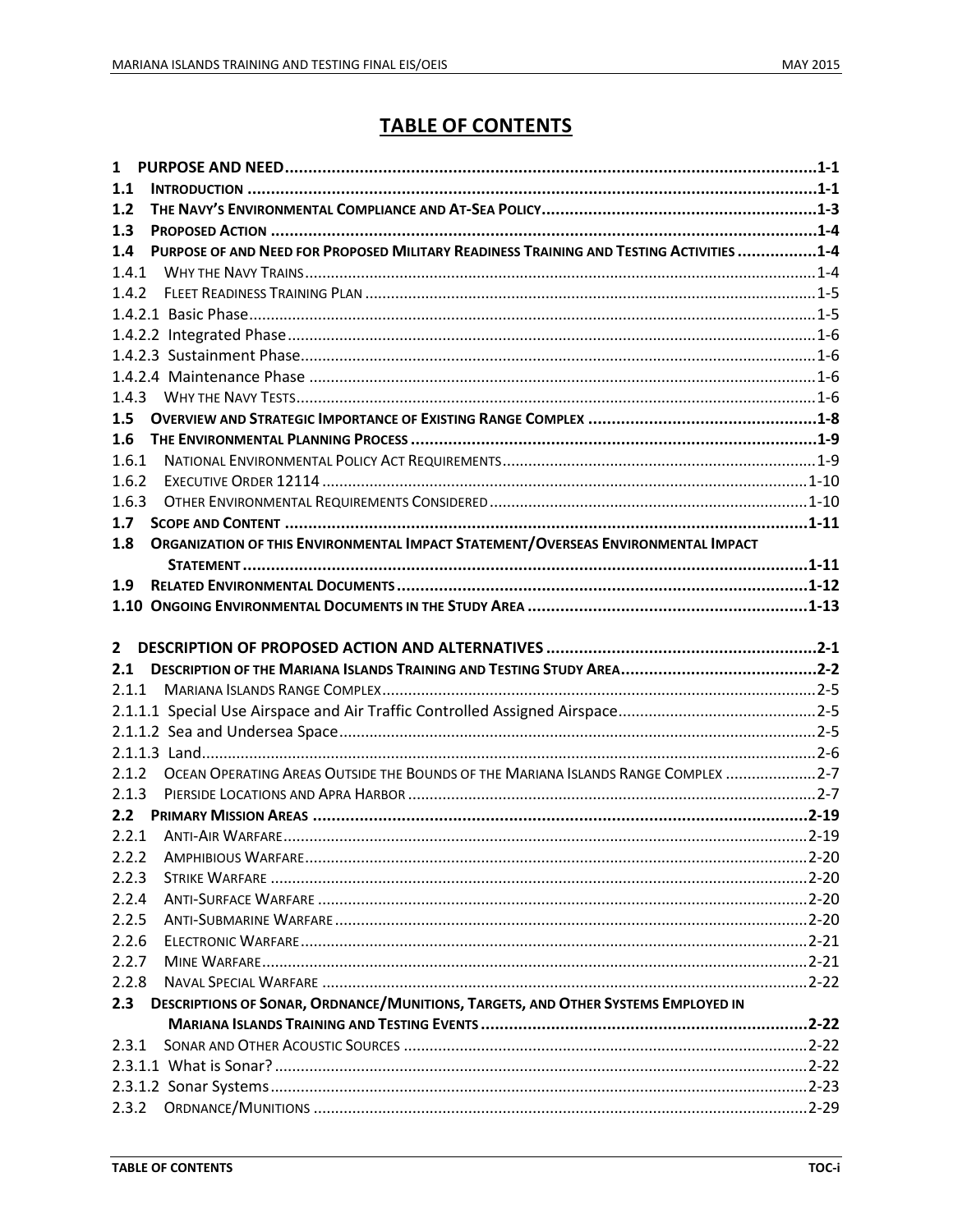| 2.3.3 |                                                                                            |  |
|-------|--------------------------------------------------------------------------------------------|--|
| 2.3.4 |                                                                                            |  |
| 2.3.5 |                                                                                            |  |
| 2.3.6 |                                                                                            |  |
|       |                                                                                            |  |
| 2.4.1 | PROPOSED TRAINING ACTIVITIES IN THE MARIANA ISLANDS TRAINING AND TESTING STUDY AREA 2-39   |  |
| 2.4.2 |                                                                                            |  |
|       |                                                                                            |  |
|       |                                                                                            |  |
|       |                                                                                            |  |
|       |                                                                                            |  |
|       |                                                                                            |  |
|       | 2.4.2.6 Office of Naval Research and Naval Research Laboratory Testing Activities 2-49     |  |
|       |                                                                                            |  |
|       |                                                                                            |  |
|       |                                                                                            |  |
|       |                                                                                            |  |
|       |                                                                                            |  |
|       | 2.5.1.3 Mitigations Including Temporal or Geographic Constraints within the Study Area2-52 |  |
|       |                                                                                            |  |
|       |                                                                                            |  |
| 2.6   | NO ACTION ALTERNATIVE: CURRENT MILITARY READINESS WITHIN THE MARIANA ISLANDS TRAINING AND  |  |
|       |                                                                                            |  |
| 2.7   | ALTERNATIVE 1 (PREFERRED ALTERNATIVE): EXPANSION OF STUDY AREA PLUS ADJUSTMENTS TO THE     |  |
|       |                                                                                            |  |
|       |                                                                                            |  |
| 2.7.1 |                                                                                            |  |
|       |                                                                                            |  |
|       |                                                                                            |  |
|       |                                                                                            |  |
|       |                                                                                            |  |
|       |                                                                                            |  |
|       |                                                                                            |  |
|       |                                                                                            |  |
|       |                                                                                            |  |
|       |                                                                                            |  |
|       |                                                                                            |  |
|       |                                                                                            |  |
|       |                                                                                            |  |
|       |                                                                                            |  |
|       |                                                                                            |  |
|       |                                                                                            |  |
|       |                                                                                            |  |
|       |                                                                                            |  |
| 2.7.3 |                                                                                            |  |
|       |                                                                                            |  |
|       |                                                                                            |  |
|       |                                                                                            |  |
|       |                                                                                            |  |
|       |                                                                                            |  |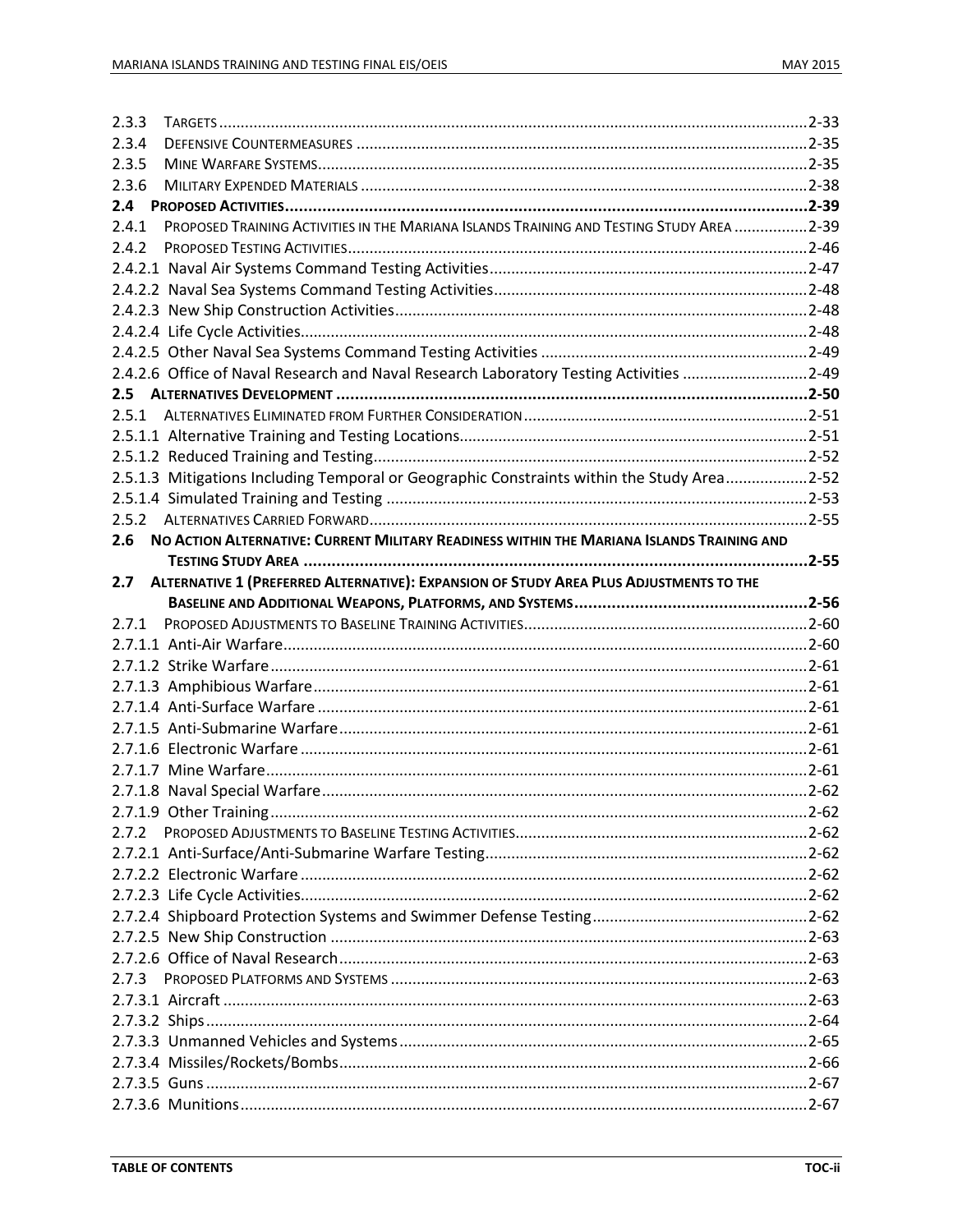| 2.8 ALTERNATIVE 2: INCLUDES ALTERNATIVE 1 PLUS ADJUSTMENTS TO THE TYPE AND TEMPO OF TRAINING AND |  |
|--------------------------------------------------------------------------------------------------|--|
|                                                                                                  |  |
| 2.8.1                                                                                            |  |
| 2.8.2                                                                                            |  |
|                                                                                                  |  |
|                                                                                                  |  |
|                                                                                                  |  |
| 3.0.1                                                                                            |  |
|                                                                                                  |  |
|                                                                                                  |  |
|                                                                                                  |  |
|                                                                                                  |  |
|                                                                                                  |  |
|                                                                                                  |  |
|                                                                                                  |  |
| ECOLOGICAL CHARACTERIZATION OF THE MARIANA ISLANDS TRAINING AND TESTING STUDY AREA3.0-9<br>3.0.3 |  |
| 3.0.4                                                                                            |  |
|                                                                                                  |  |
|                                                                                                  |  |
|                                                                                                  |  |
|                                                                                                  |  |
|                                                                                                  |  |
|                                                                                                  |  |
|                                                                                                  |  |
|                                                                                                  |  |
|                                                                                                  |  |
|                                                                                                  |  |
|                                                                                                  |  |
|                                                                                                  |  |
|                                                                                                  |  |
|                                                                                                  |  |
|                                                                                                  |  |
| 3.1.3                                                                                            |  |
|                                                                                                  |  |
|                                                                                                  |  |
|                                                                                                  |  |
|                                                                                                  |  |
| SUMMARY OF POTENTIAL IMPACTS (COMBINED IMPACT OF ALL STRESSORS) ON SEDIMENTS AND WATER<br>3.1.4  |  |
|                                                                                                  |  |
|                                                                                                  |  |
|                                                                                                  |  |
|                                                                                                  |  |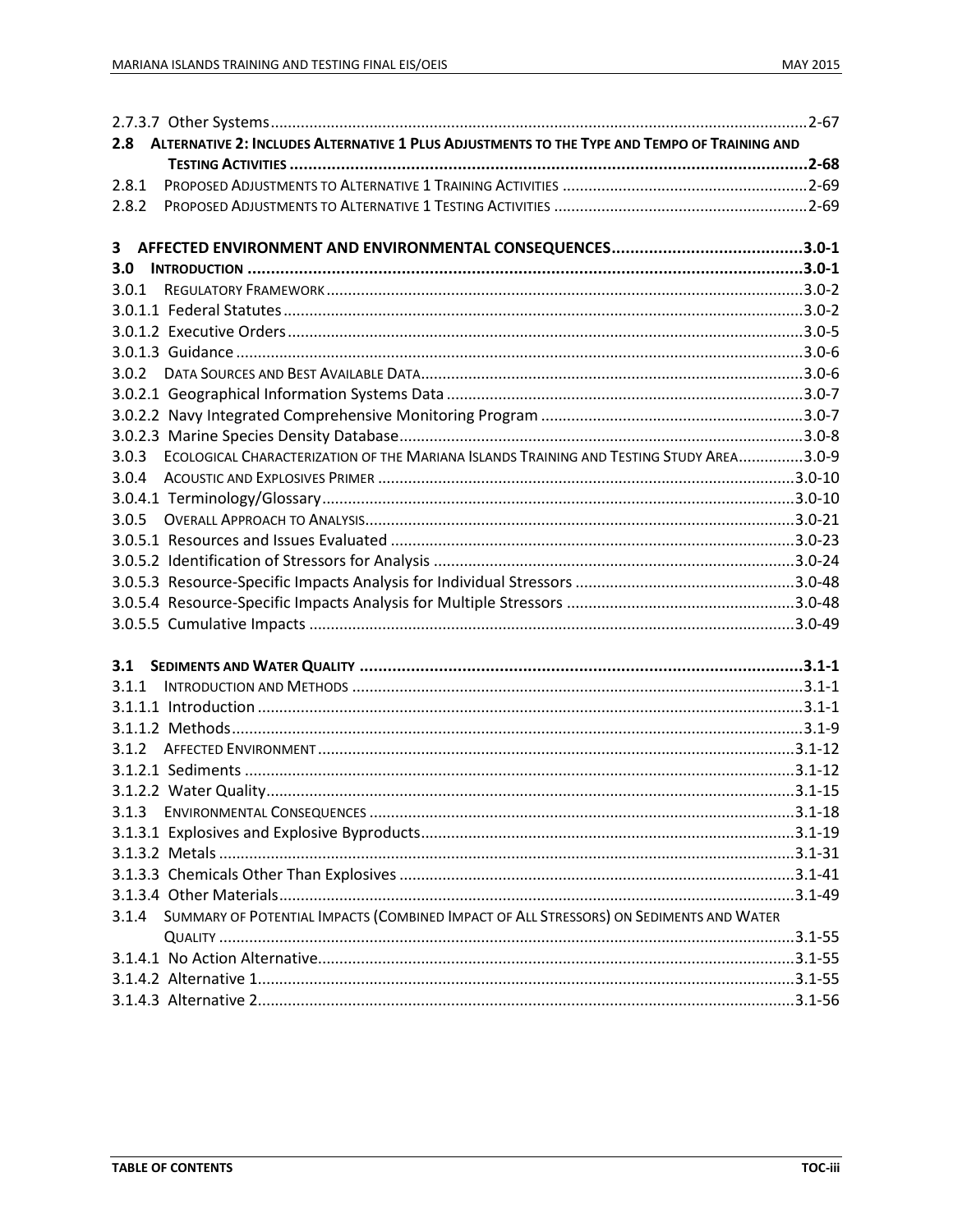| 3.2.3         |                                                                                                    |  |
|---------------|----------------------------------------------------------------------------------------------------|--|
|               |                                                                                                    |  |
|               |                                                                                                    |  |
|               | 3.2.4 SUMMARY OF POTENTIAL IMPACTS (COMBINED IMPACTS OF ALL STRESSORS) ON AIR QUALITY 3.2-24       |  |
|               |                                                                                                    |  |
|               |                                                                                                    |  |
|               |                                                                                                    |  |
|               |                                                                                                    |  |
| $3.3^{\circ}$ |                                                                                                    |  |
|               |                                                                                                    |  |
|               |                                                                                                    |  |
|               |                                                                                                    |  |
|               |                                                                                                    |  |
|               |                                                                                                    |  |
|               |                                                                                                    |  |
|               |                                                                                                    |  |
|               |                                                                                                    |  |
|               |                                                                                                    |  |
|               |                                                                                                    |  |
|               |                                                                                                    |  |
|               |                                                                                                    |  |
|               | 3.3.4 SUMMARY OF POTENTIAL IMPACTS (COMBINED IMPACTS OF ALL STRESSORS) ON MARINE HABITATS 3.3-41   |  |
|               |                                                                                                    |  |
|               |                                                                                                    |  |
|               |                                                                                                    |  |
|               |                                                                                                    |  |
| 3.4           |                                                                                                    |  |
| 3.4.1         |                                                                                                    |  |
|               | 3.4.1.1 Species Unlikely to Be Present in the Mariana Islands Training and Testing Study Area3.4-5 |  |
|               |                                                                                                    |  |
|               |                                                                                                    |  |
|               |                                                                                                    |  |
|               |                                                                                                    |  |
|               |                                                                                                    |  |
|               |                                                                                                    |  |
|               |                                                                                                    |  |
|               |                                                                                                    |  |
|               |                                                                                                    |  |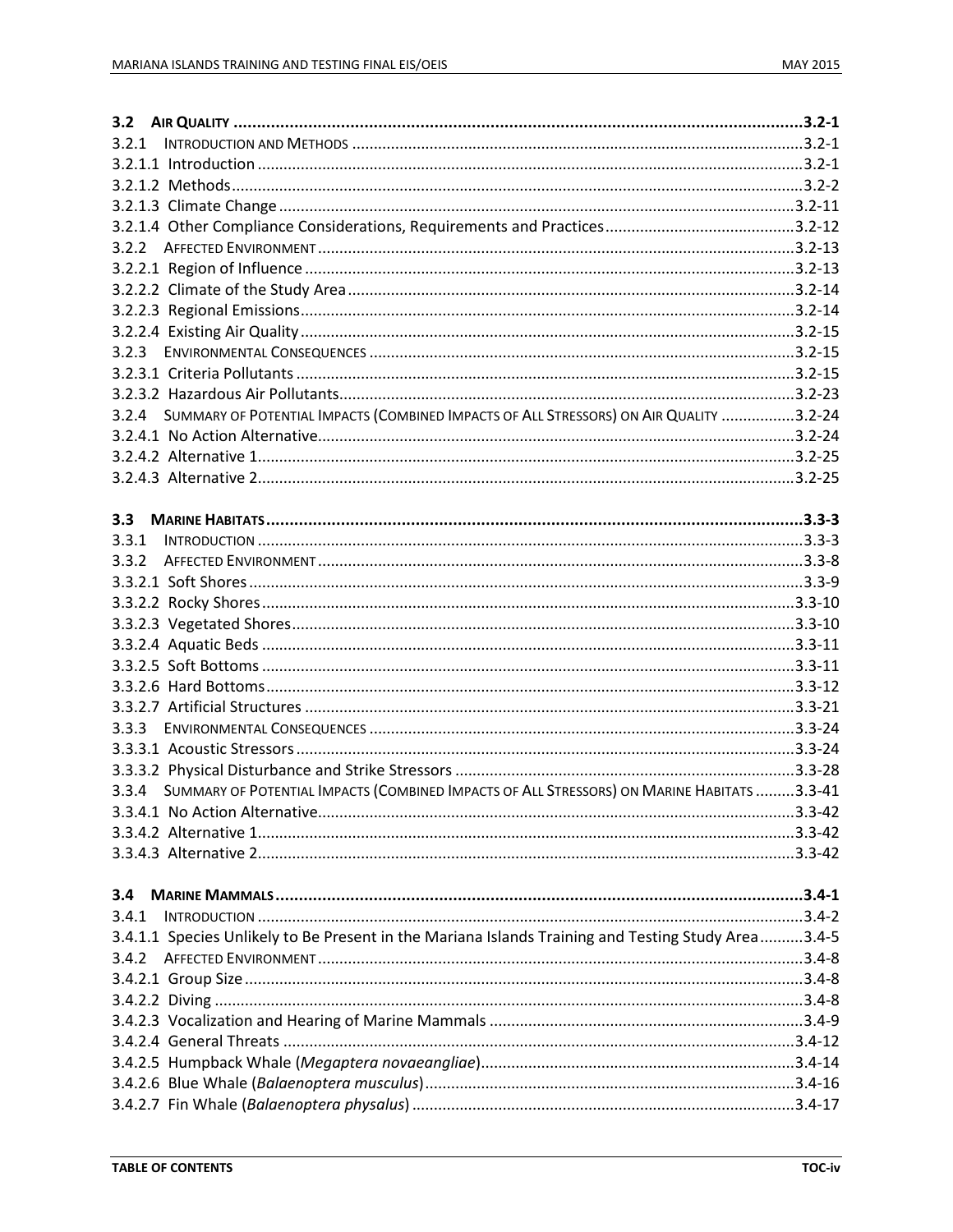| 3.4.2.10         |                                                                                             |  |
|------------------|---------------------------------------------------------------------------------------------|--|
| 3.4.2.11         |                                                                                             |  |
| 3.4.2.12         |                                                                                             |  |
| 3.4.2.13         |                                                                                             |  |
| 3.4.2.14         |                                                                                             |  |
| 3.4.2.15         |                                                                                             |  |
| 3.4.2.16         |                                                                                             |  |
| 3.4.2.17         |                                                                                             |  |
| 3.4.2.18         |                                                                                             |  |
| 3.4.2.19         |                                                                                             |  |
| 3.4.2.20         |                                                                                             |  |
| 3.4.2.21         |                                                                                             |  |
| 3.4.2.22         |                                                                                             |  |
| 3.4.2.23         |                                                                                             |  |
| 3.4.2.24         |                                                                                             |  |
| 3.4.2.25         |                                                                                             |  |
| 3.4.2.26         |                                                                                             |  |
| 3.4.2.27         |                                                                                             |  |
| 3.4.2.28         |                                                                                             |  |
| 3.4.2.29         |                                                                                             |  |
| 3.4.2.30         |                                                                                             |  |
|                  |                                                                                             |  |
|                  |                                                                                             |  |
|                  |                                                                                             |  |
|                  |                                                                                             |  |
|                  |                                                                                             |  |
|                  | 3.4.3.5 Application of the Marine Mammal Protection Act to Potential Acoustic and Explosive |  |
|                  |                                                                                             |  |
|                  |                                                                                             |  |
|                  |                                                                                             |  |
|                  |                                                                                             |  |
|                  |                                                                                             |  |
|                  |                                                                                             |  |
|                  |                                                                                             |  |
|                  |                                                                                             |  |
|                  |                                                                                             |  |
|                  |                                                                                             |  |
|                  |                                                                                             |  |
|                  |                                                                                             |  |
|                  |                                                                                             |  |
|                  |                                                                                             |  |
|                  |                                                                                             |  |
|                  |                                                                                             |  |
| $3.5\phantom{0}$ |                                                                                             |  |
| 3.5.1            |                                                                                             |  |
| 3.5.2            |                                                                                             |  |
|                  |                                                                                             |  |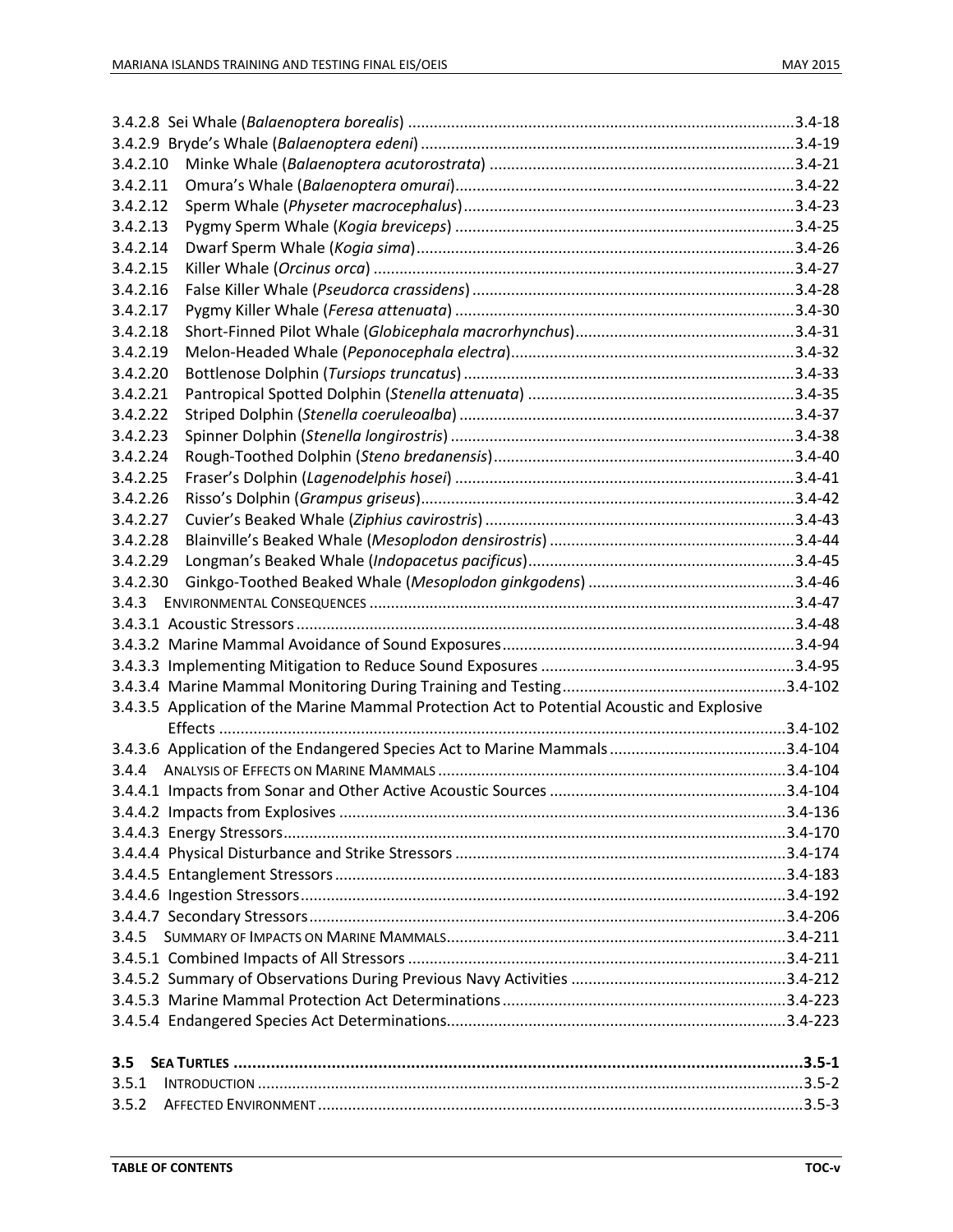| 3.5.4    |                                                                                           |  |
|----------|-------------------------------------------------------------------------------------------|--|
|          |                                                                                           |  |
| 3.5.5    |                                                                                           |  |
|          |                                                                                           |  |
| 3.6      |                                                                                           |  |
| 3.6.1    |                                                                                           |  |
|          |                                                                                           |  |
|          | 3.6.1.2 Migratory Bird Treaty Act Species and 50 Code of Federal Regulations Part 21.15   |  |
|          |                                                                                           |  |
|          | 3.6.1.3 United States Fish and Wildlife Service Birds of Conservation Concern 3.6-4       |  |
|          |                                                                                           |  |
|          |                                                                                           |  |
|          |                                                                                           |  |
|          |                                                                                           |  |
|          |                                                                                           |  |
|          |                                                                                           |  |
|          |                                                                                           |  |
|          |                                                                                           |  |
|          | 3.6.2.6 Rookery Locations and Breeding Activities within the Mariana Islands Training and |  |
|          |                                                                                           |  |
|          |                                                                                           |  |
|          |                                                                                           |  |
|          |                                                                                           |  |
| 3.6.2.10 |                                                                                           |  |
| 3.6.2.11 |                                                                                           |  |
| 3.6.2.12 |                                                                                           |  |
| 3.6.3    |                                                                                           |  |
|          |                                                                                           |  |
|          |                                                                                           |  |
|          |                                                                                           |  |
|          |                                                                                           |  |
|          |                                                                                           |  |
| 3.6.4    |                                                                                           |  |
|          |                                                                                           |  |
|          |                                                                                           |  |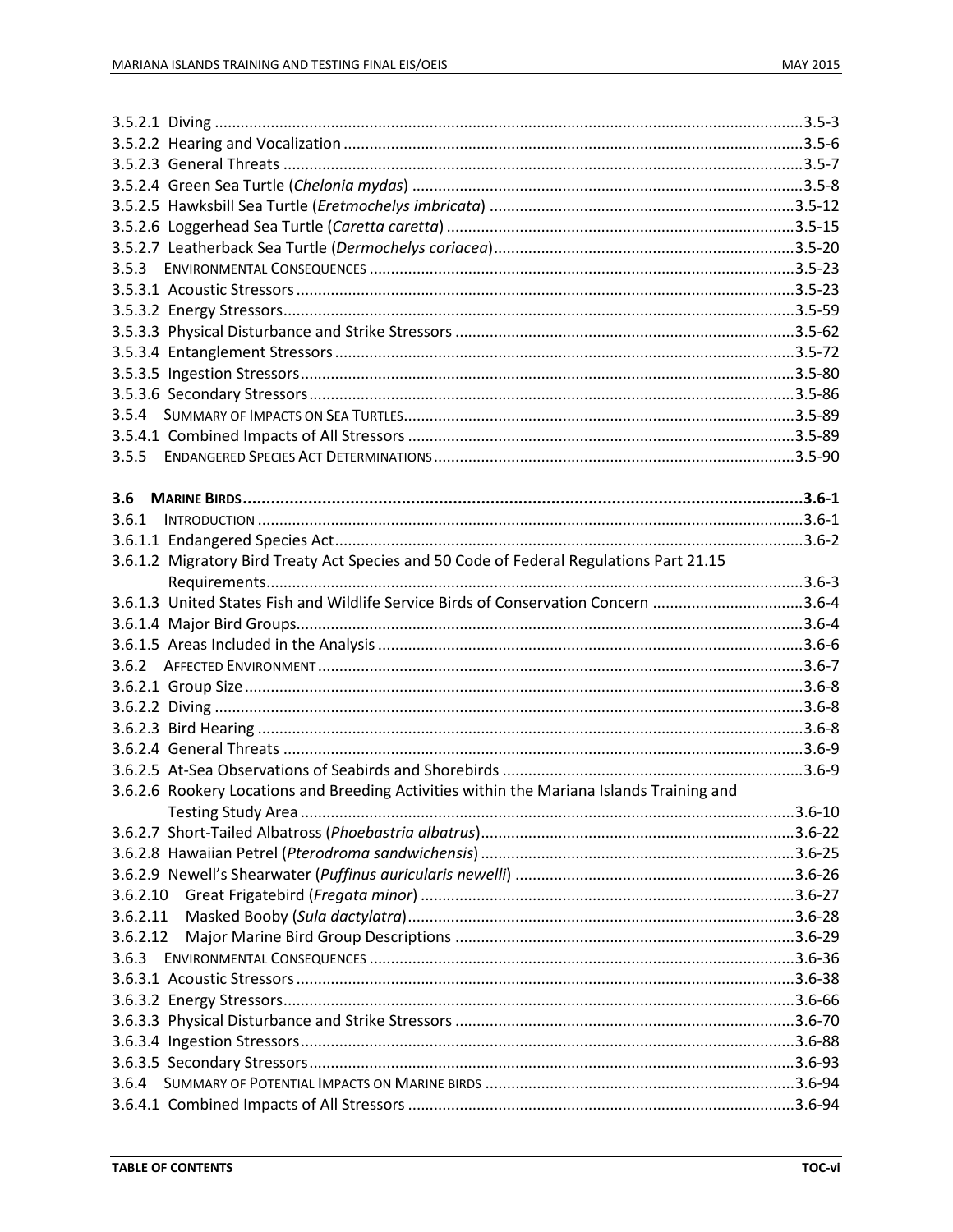| 3.7   |                                                                                                    |  |
|-------|----------------------------------------------------------------------------------------------------|--|
| 3.7.1 |                                                                                                    |  |
| 3.7.2 |                                                                                                    |  |
|       |                                                                                                    |  |
|       |                                                                                                    |  |
| 3.7.3 |                                                                                                    |  |
|       |                                                                                                    |  |
|       |                                                                                                    |  |
|       |                                                                                                    |  |
|       | 3.7.4 SUMMARY OF POTENTIAL IMPACTS (COMBINED IMPACTS OF ALL STRESSORS) ON MARINE VEGETATION 3.7-29 |  |
|       |                                                                                                    |  |
|       |                                                                                                    |  |
| 3.8   |                                                                                                    |  |
| 3.8.1 |                                                                                                    |  |
|       |                                                                                                    |  |
| 3.8.2 |                                                                                                    |  |
|       |                                                                                                    |  |
|       |                                                                                                    |  |
|       |                                                                                                    |  |
|       |                                                                                                    |  |
| 3.8.3 |                                                                                                    |  |
|       |                                                                                                    |  |
|       |                                                                                                    |  |
|       |                                                                                                    |  |
|       |                                                                                                    |  |
|       |                                                                                                    |  |
|       |                                                                                                    |  |
|       |                                                                                                    |  |
|       |                                                                                                    |  |
|       |                                                                                                    |  |
|       |                                                                                                    |  |
|       |                                                                                                    |  |
| 3.9   |                                                                                                    |  |
| 3.9.1 |                                                                                                    |  |
|       |                                                                                                    |  |
|       |                                                                                                    |  |
|       |                                                                                                    |  |
| 3.9.2 |                                                                                                    |  |
|       |                                                                                                    |  |
|       |                                                                                                    |  |
|       |                                                                                                    |  |
|       |                                                                                                    |  |
|       |                                                                                                    |  |
|       |                                                                                                    |  |
|       |                                                                                                    |  |
|       |                                                                                                    |  |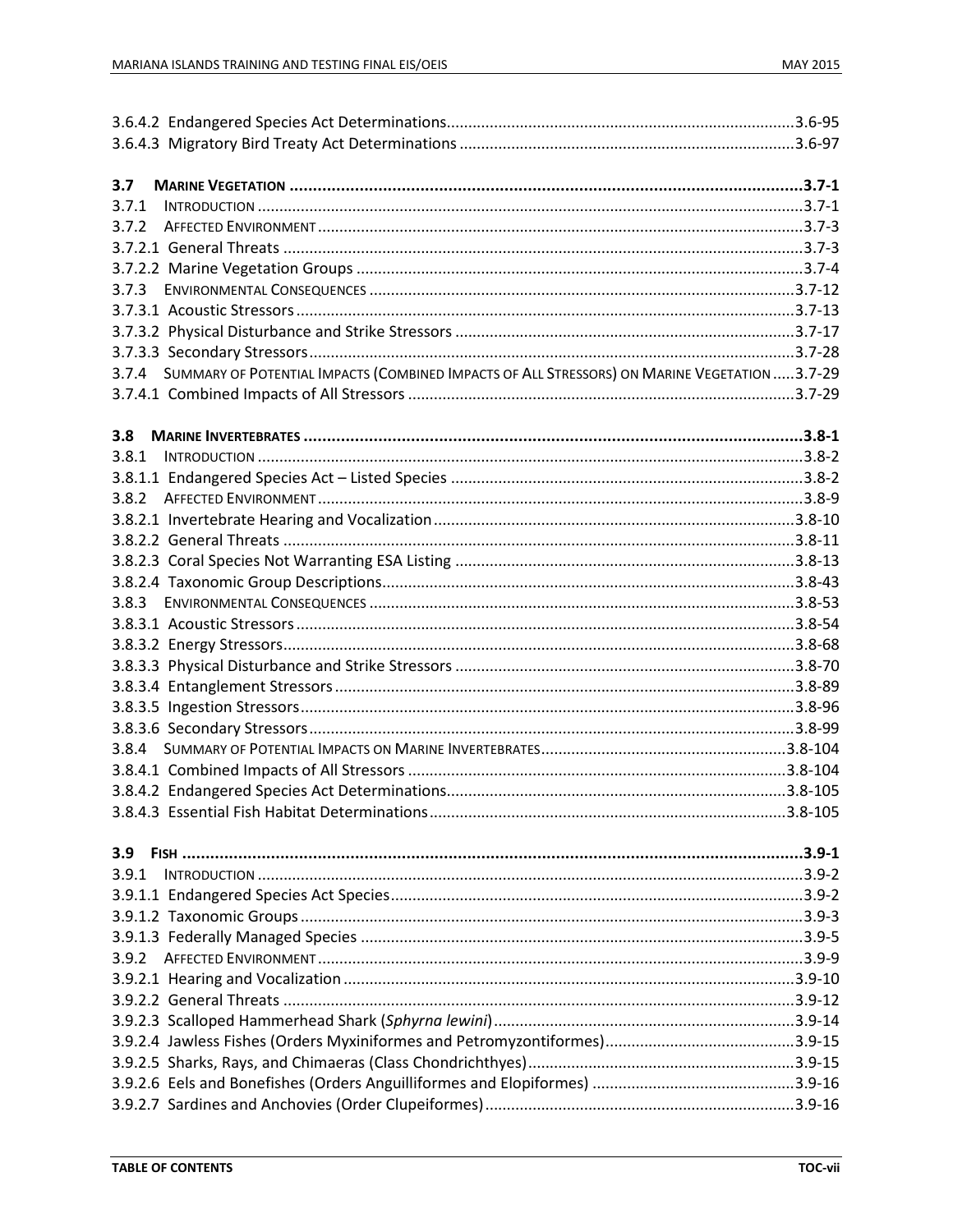|          | 3.9-163.9-16 Hatchetfishes (Inders Stomiiformes and Myctophiformes)                            |  |
|----------|------------------------------------------------------------------------------------------------|--|
|          | 3.9-2.9 Greeneyes, Lizardfishes, Lancetfishes, and Telescopefishes (Order Aulopiformes) 3.9-17 |  |
| 3.9.2.10 |                                                                                                |  |
| 3.9.2.11 | Toadfishes and Anglerfishes (Orders Batrachoidiformes and Lophiiformes)3.9-17                  |  |
| 3.9.2.12 | Mullets, Silversides, Needlefish, and Killifish (Orders Mugiliformes, Atheriniformes,          |  |
|          |                                                                                                |  |
| 3.9.2.13 | Oarfishes, Squirrelfishes, and Dories (Orders Lampridiformes, Beryciformes, and                |  |
|          |                                                                                                |  |
| 3.9.2.14 |                                                                                                |  |
| 3.9.2.15 |                                                                                                |  |
| 3.9.2.16 | Snappers, Drums, and Croakers (Families Sciaenidae and Lutjanidae) 3.9-19                      |  |
| 3.9.2.17 |                                                                                                |  |
| 3.9.2.18 | Wrasses, Parrotfish, and Damselfishes (Families Labridae, Scaridae, and                        |  |
|          |                                                                                                |  |
| 3.9.2.19 | Gobies, Blennies, and Surgeonfishes (Suborders Gobiodei, Blennioidei, and                      |  |
|          |                                                                                                |  |
| 3.9.2.20 | Jacks, Tunas, Mackerels, and Billfishes (Families Carangidae, Xiphiidae, and                   |  |
|          |                                                                                                |  |
| 3.9.2.21 |                                                                                                |  |
| 3.9.2.22 |                                                                                                |  |
| 3.9.3    |                                                                                                |  |
|          |                                                                                                |  |
|          |                                                                                                |  |
|          |                                                                                                |  |
|          |                                                                                                |  |
|          |                                                                                                |  |
|          |                                                                                                |  |
|          |                                                                                                |  |
| 3.9.4    |                                                                                                |  |
| 3.9.5    |                                                                                                |  |
|          |                                                                                                |  |
|          |                                                                                                |  |
| 3.10.1.1 |                                                                                                |  |
|          | 3.10.1.2 Migratory Bird Treaty Act and 50 Code of Federal Regulations Part 21.15               |  |
|          |                                                                                                |  |
| 3.10.1.3 |                                                                                                |  |
| 3.10.1.4 | General Threats to Terrestrial Species and Habitats within the Mariana Islands 3.10-13         |  |
|          |                                                                                                |  |
| 3.10.2.1 |                                                                                                |  |
| 3.10.2.2 |                                                                                                |  |
| 3.10.2.3 |                                                                                                |  |
| 3.10.2.4 | Species Considered as Candidates for Endangered Species Act Listing 3.10-47                    |  |
|          |                                                                                                |  |
| 3.10.3.1 |                                                                                                |  |
| 3.10.3.2 |                                                                                                |  |
| 3.10.3.3 |                                                                                                |  |
|          |                                                                                                |  |
|          |                                                                                                |  |
| 3.10.4.1 |                                                                                                |  |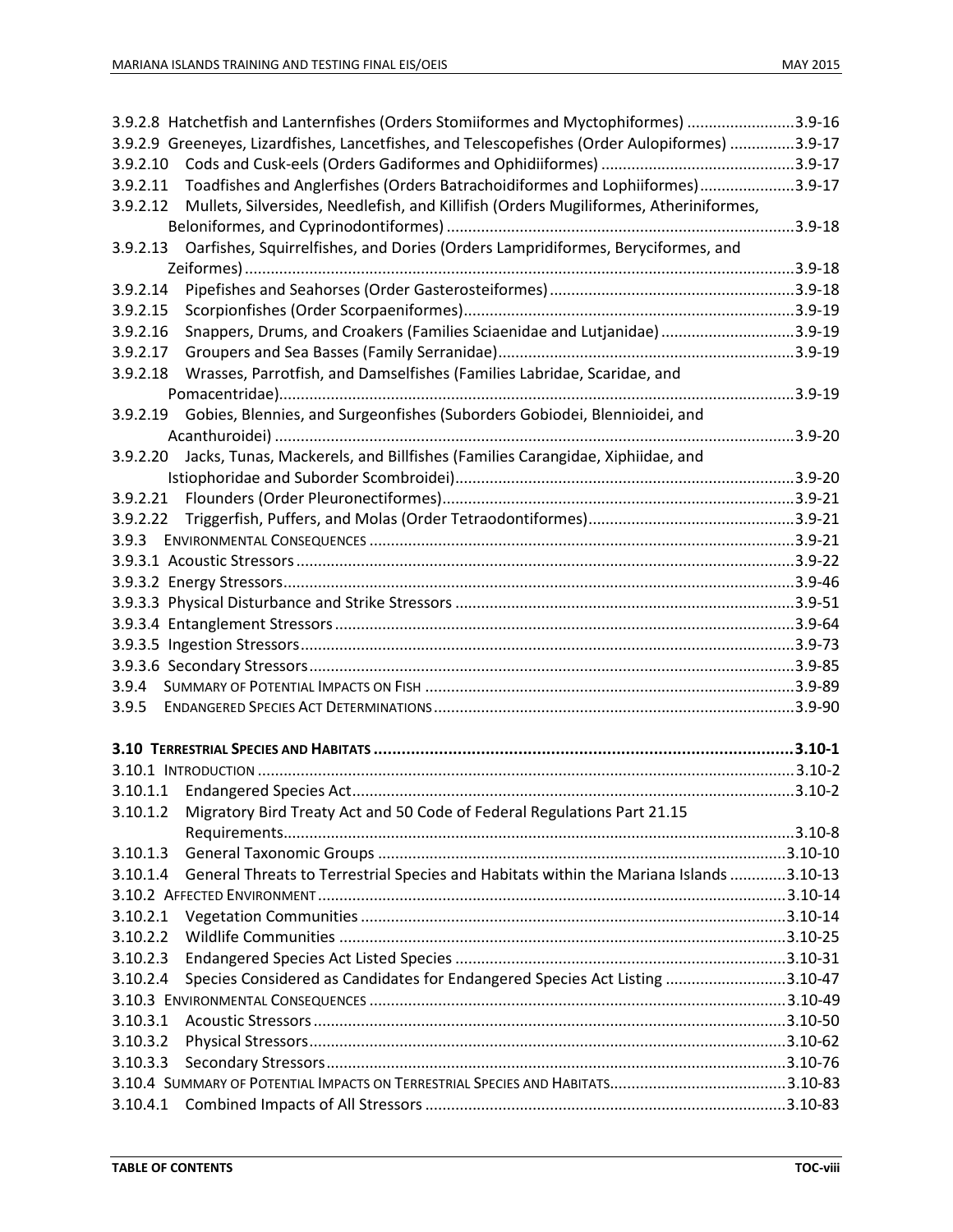| 3.10.4.2 |                                                                                                  |  |
|----------|--------------------------------------------------------------------------------------------------|--|
| 3.10.4.3 |                                                                                                  |  |
|          |                                                                                                  |  |
|          |                                                                                                  |  |
|          |                                                                                                  |  |
| 3.11.1.1 |                                                                                                  |  |
| 3.11.1.2 |                                                                                                  |  |
| 3.11.1.3 |                                                                                                  |  |
|          |                                                                                                  |  |
| 3.11.2.1 |                                                                                                  |  |
| 3.11.2.2 |                                                                                                  |  |
| 3.11.2.3 |                                                                                                  |  |
| 3.11.2.4 |                                                                                                  |  |
|          |                                                                                                  |  |
| 3.11.3.1 |                                                                                                  |  |
| 3.11.3.2 |                                                                                                  |  |
|          |                                                                                                  |  |
| 3.11.4.1 |                                                                                                  |  |
| 3.11.4.2 |                                                                                                  |  |
|          |                                                                                                  |  |
|          |                                                                                                  |  |
|          |                                                                                                  |  |
|          |                                                                                                  |  |
| 3.12.2.1 |                                                                                                  |  |
| 3.12.2.2 |                                                                                                  |  |
| 3.12.2.3 |                                                                                                  |  |
| 3.12.2.4 |                                                                                                  |  |
|          |                                                                                                  |  |
| 3.12.3.1 |                                                                                                  |  |
| 3.12.3.2 |                                                                                                  |  |
| 3.12.3.3 |                                                                                                  |  |
| 3.12.3.4 |                                                                                                  |  |
|          | 3.12.4 SUMMARY OF POTENTIAL IMPACTS (COMBINED IMPACTS OF ALL STRESSORS) ON SOCIOECONOMICS3.12-45 |  |
|          |                                                                                                  |  |
|          |                                                                                                  |  |
|          |                                                                                                  |  |
| 3.13.1.1 |                                                                                                  |  |
| 3.13.1.2 |                                                                                                  |  |
|          |                                                                                                  |  |
| 3.13.2.1 |                                                                                                  |  |
| 3.13.2.2 |                                                                                                  |  |
|          |                                                                                                  |  |
| 3.13.3.1 |                                                                                                  |  |
| 3.13.3.2 |                                                                                                  |  |
| 3.13.3.3 |                                                                                                  |  |
| 3.13.3.4 |                                                                                                  |  |
|          | 3.13.4 SUMMARY OF POTENTIAL IMPACTS (COMBINED IMPACTS OF ALL STRESSORS) ON PUBLIC HEALTH         |  |
|          |                                                                                                  |  |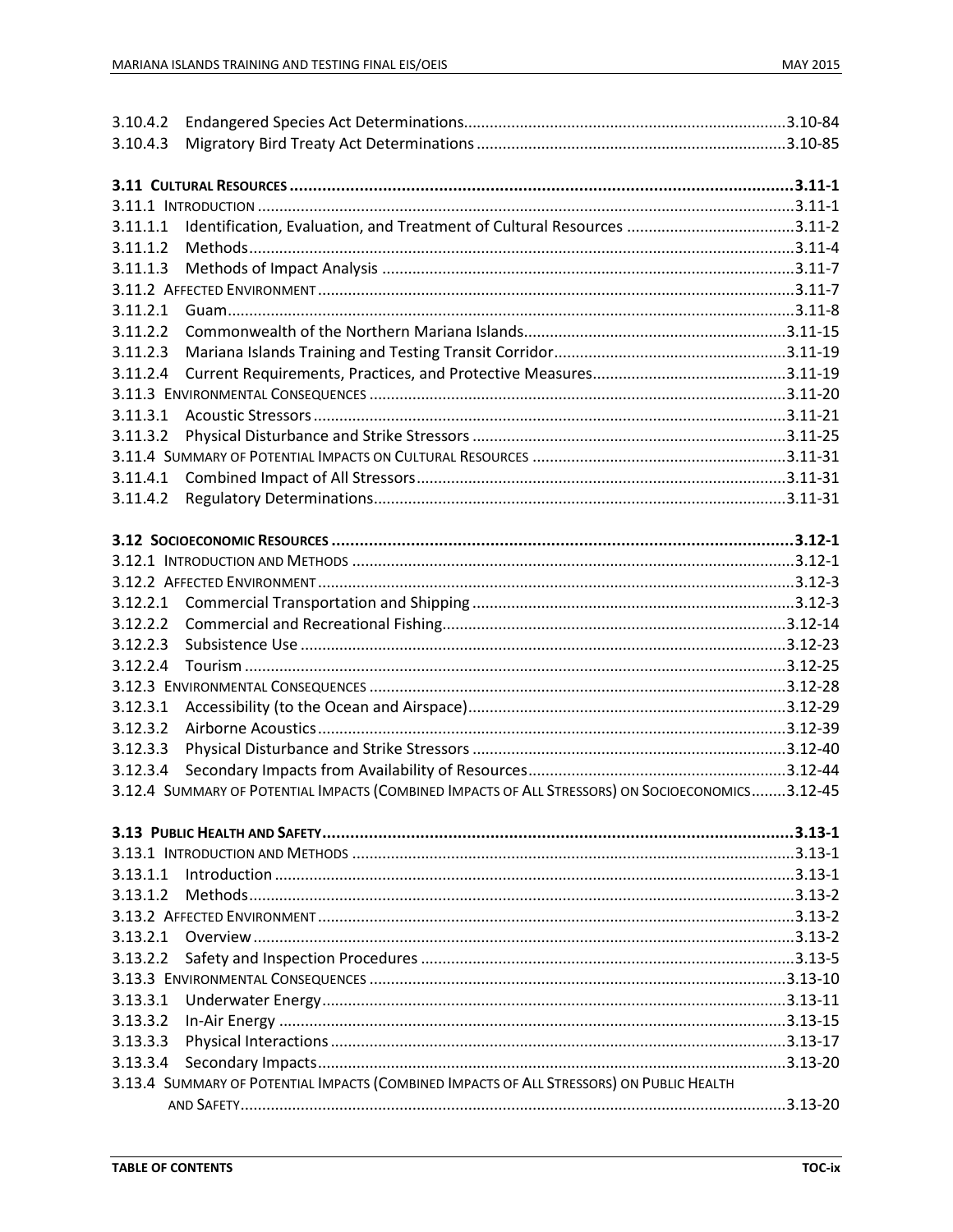| 4     |                                                                                                     |  |
|-------|-----------------------------------------------------------------------------------------------------|--|
| 4.1   |                                                                                                     |  |
| 4.2   |                                                                                                     |  |
| 4.2.1 |                                                                                                     |  |
| 4.2.2 |                                                                                                     |  |
| 4.2.3 |                                                                                                     |  |
| 4.2.4 |                                                                                                     |  |
| 4.2.5 | <b>IDENTIFY POTENTIAL IMPACTS OF THE PREFERRED ALTERNATIVE THAT MIGHT CONTRIBUTE TO CUMULATIVE</b>  |  |
| 4.2.6 | <b>IDENTIFY OTHER ACTIONS AND OTHER ENVIRONMENTAL CONSIDERATIONS THAT AFFECT EACH RESOURCE  4-3</b> |  |
| 4.2.7 |                                                                                                     |  |
|       |                                                                                                     |  |
| 4.3.1 |                                                                                                     |  |
| 4.3.2 |                                                                                                     |  |
|       |                                                                                                     |  |
|       |                                                                                                     |  |
|       |                                                                                                     |  |
|       |                                                                                                     |  |
|       | 4.3.3.2 Guam and Commonwealth of the Northern Mariana Islands Military Relocation/Guam              |  |
|       | Commonwealth of the Northern Mariana Islands Military Relocation (2012) Roadmap                     |  |
|       |                                                                                                     |  |
|       | 4-3.3.3 Surveillance Towed Array Sensor System Low Frequency Active Sonar 4-9                       |  |
|       | 4.3.3.4 Commonwealth of the Northern Mariana Islands Joint Military Training Environmental Impact   |  |
|       |                                                                                                     |  |
|       |                                                                                                     |  |
|       |                                                                                                     |  |
|       |                                                                                                     |  |
|       |                                                                                                     |  |
|       |                                                                                                     |  |
|       |                                                                                                     |  |
|       |                                                                                                     |  |
|       |                                                                                                     |  |
|       |                                                                                                     |  |
|       |                                                                                                     |  |
|       |                                                                                                     |  |
|       |                                                                                                     |  |
|       |                                                                                                     |  |
|       |                                                                                                     |  |
| 4.4   |                                                                                                     |  |
| 4.4.1 |                                                                                                     |  |
| 4.4.2 |                                                                                                     |  |
|       |                                                                                                     |  |
| 4.4.3 |                                                                                                     |  |
| 4.4.4 |                                                                                                     |  |
|       |                                                                                                     |  |
|       |                                                                                                     |  |
|       |                                                                                                     |  |
|       |                                                                                                     |  |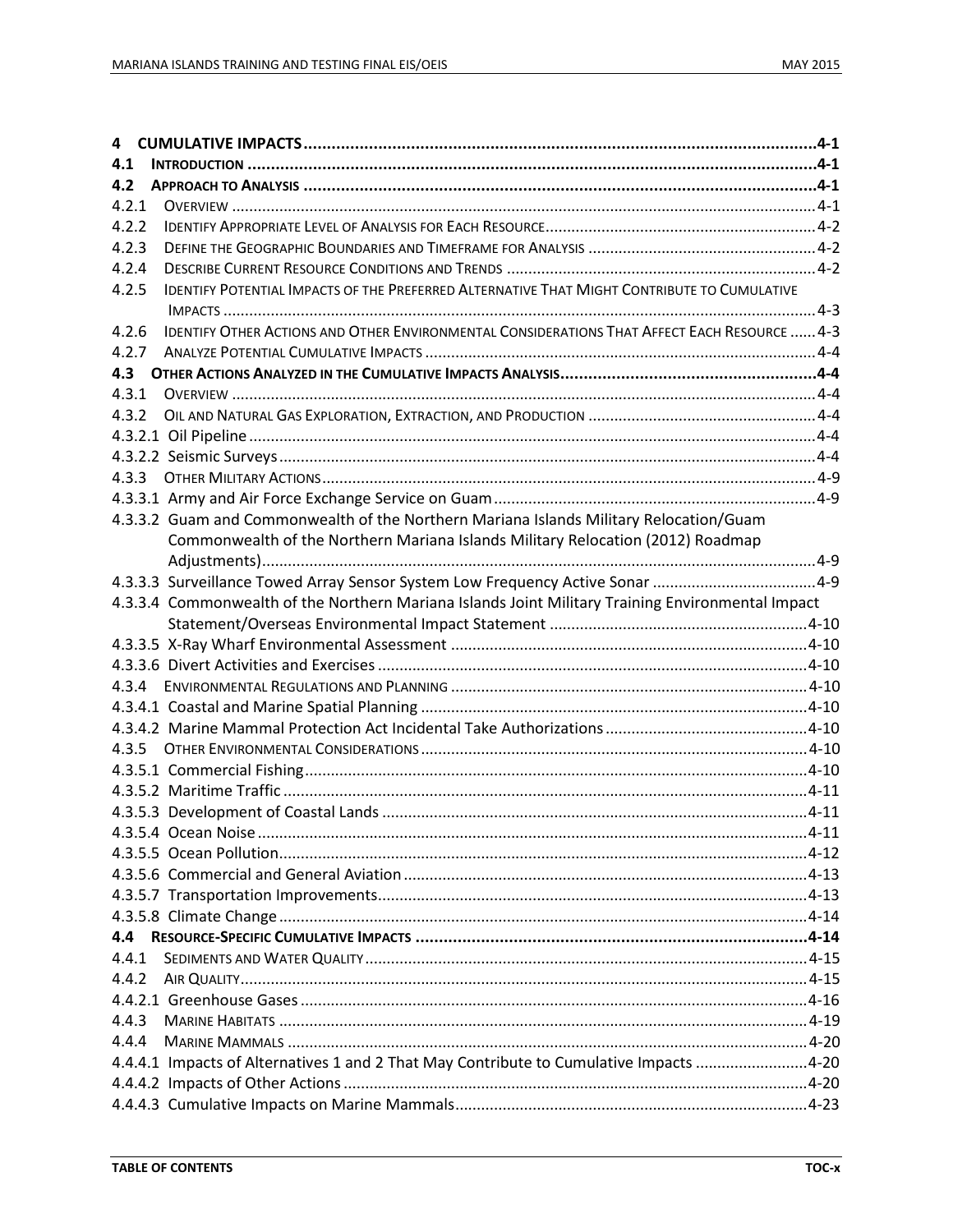| 4.4.5.1 Impacts of Alternatives 1 and 2 That May Contribute to Cumulative Impacts 4-24       |  |
|----------------------------------------------------------------------------------------------|--|
|                                                                                              |  |
|                                                                                              |  |
| 4.4.6                                                                                        |  |
| 4.4.7                                                                                        |  |
| 4.4.8                                                                                        |  |
| 4.4.9                                                                                        |  |
|                                                                                              |  |
| Impacts of Alternatives 1 and 2 That May Contribute to Cumulative Impacts 4-30<br>4.4.10.1   |  |
| 4.4.10.2                                                                                     |  |
| 4.4.10.3                                                                                     |  |
|                                                                                              |  |
|                                                                                              |  |
| Impacts of Alternatives 1 and 2 That Might Contribute to Cumulative Impacts4-33<br>4.4.12.1  |  |
| 4.4.12.2                                                                                     |  |
| 4.4.12.3                                                                                     |  |
| 4.4.12.4                                                                                     |  |
|                                                                                              |  |
|                                                                                              |  |
| 5 STANDARD OPERATING PROCEDURES, MITIGATION, AND MONITORING5-1                               |  |
| 5.1                                                                                          |  |
|                                                                                              |  |
| 5.1.2                                                                                        |  |
| 5.1.3                                                                                        |  |
|                                                                                              |  |
|                                                                                              |  |
|                                                                                              |  |
|                                                                                              |  |
|                                                                                              |  |
|                                                                                              |  |
|                                                                                              |  |
|                                                                                              |  |
|                                                                                              |  |
| 5.1.6                                                                                        |  |
| 5.1.7                                                                                        |  |
| 5.1.8                                                                                        |  |
| 5.2                                                                                          |  |
| 5.2.1                                                                                        |  |
| 5.2.2                                                                                        |  |
| 5.2.2.1 Lessons Learned from Previous Environmental Impact Statements/Overseas Environmental |  |
|                                                                                              |  |
|                                                                                              |  |
| 5.2.3                                                                                        |  |
|                                                                                              |  |
|                                                                                              |  |
| 5.3                                                                                          |  |
|                                                                                              |  |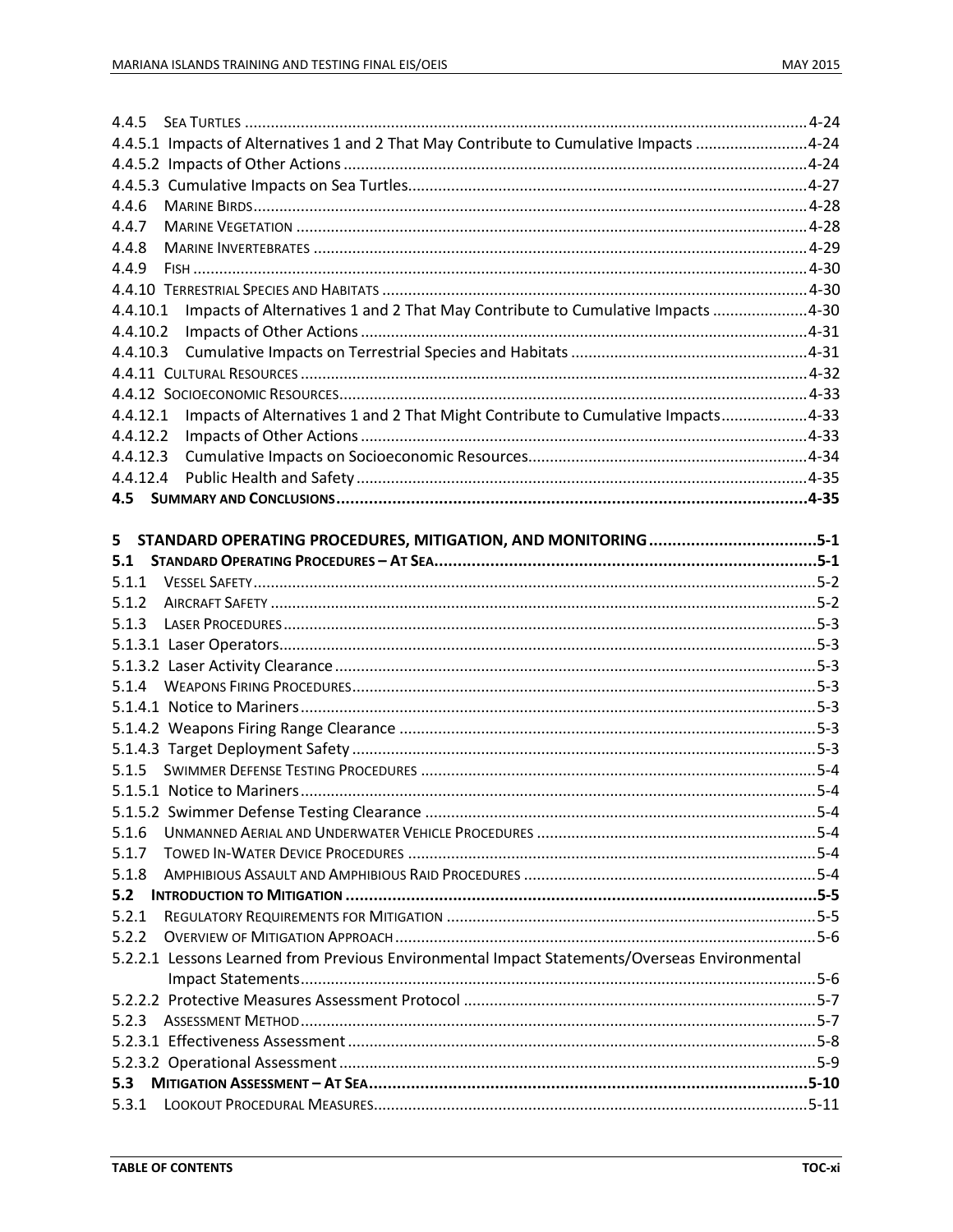| 5.3.4 |                                                                                                   |  |
|-------|---------------------------------------------------------------------------------------------------|--|
|       |                                                                                                   |  |
|       |                                                                                                   |  |
| 5.4   |                                                                                                   |  |
| 5.5   |                                                                                                   |  |
|       |                                                                                                   |  |
|       |                                                                                                   |  |
|       |                                                                                                   |  |
| 5.5.2 |                                                                                                   |  |
|       |                                                                                                   |  |
|       |                                                                                                   |  |
|       |                                                                                                   |  |
|       |                                                                                                   |  |
| 5.6   | <b>OVERVIEW OF TERRESTRIAL STANDARD OPERATING PROCEDURES AND MITIGATION MEASURES 5-73</b>         |  |
| 5.7   |                                                                                                   |  |
|       |                                                                                                   |  |
| 5.7.2 |                                                                                                   |  |
| 5.7.3 |                                                                                                   |  |
|       |                                                                                                   |  |
|       |                                                                                                   |  |
|       |                                                                                                   |  |
|       |                                                                                                   |  |
|       |                                                                                                   |  |
|       |                                                                                                   |  |
|       |                                                                                                   |  |
|       |                                                                                                   |  |
|       |                                                                                                   |  |
|       |                                                                                                   |  |
|       |                                                                                                   |  |
| 5.8.3 |                                                                                                   |  |
|       |                                                                                                   |  |
|       | 5.8.3.2 Measures for Guam, Rota, Tinian, Saipan, and Farallon de Medinilla 5-81                   |  |
|       |                                                                                                   |  |
|       |                                                                                                   |  |
| 6     |                                                                                                   |  |
| 6.1   | CONSISTENCY WITH OTHER APPLICABLE FEDERAL, STATE, AND LOCAL PLANS, POLICIES, AND REGULATIONS  6-1 |  |
| 6.1.1 |                                                                                                   |  |
|       |                                                                                                   |  |
|       | 6-1.1.2 Commonwealth of the Northern Mariana Islands Coastal Zone Management Program 6-5          |  |
| 6.1.2 |                                                                                                   |  |
| 6.2   | RELATIONSHIP BETWEEN SHORT-TERM USE OF THE ENVIRONMENT AND MAINTENANCE AND ENHANCEMENT            |  |
|       |                                                                                                   |  |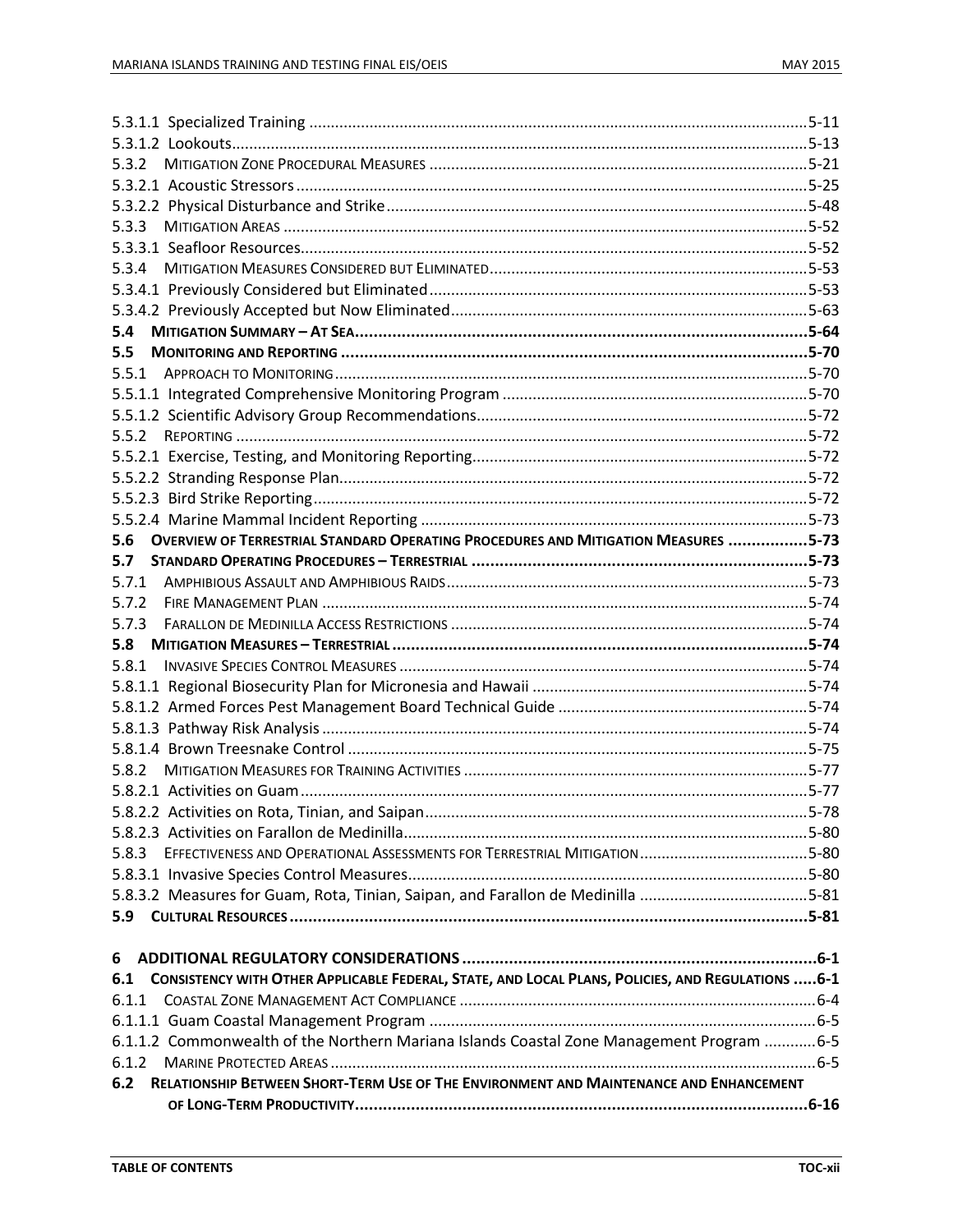| 6.3                                                                                                        |  |
|------------------------------------------------------------------------------------------------------------|--|
| <b>ENERGY REQUIREMENTS AND CONSERVATION POTENTIAL OF ALTERNATIVES AND MITIGATION MEASURES  6-17</b><br>6.4 |  |
| $7^{\circ}$                                                                                                |  |
| 7.1                                                                                                        |  |
| 7.2                                                                                                        |  |
|                                                                                                            |  |
|                                                                                                            |  |
|                                                                                                            |  |
| A.1.1                                                                                                      |  |
|                                                                                                            |  |
|                                                                                                            |  |
|                                                                                                            |  |
|                                                                                                            |  |
|                                                                                                            |  |
|                                                                                                            |  |
|                                                                                                            |  |
|                                                                                                            |  |
|                                                                                                            |  |
|                                                                                                            |  |
|                                                                                                            |  |
|                                                                                                            |  |
|                                                                                                            |  |
|                                                                                                            |  |
|                                                                                                            |  |
|                                                                                                            |  |
|                                                                                                            |  |
|                                                                                                            |  |
|                                                                                                            |  |
|                                                                                                            |  |
|                                                                                                            |  |
| A.1.3.8 Unmanned Aerial Vehicle – Intelligence, Surveillance, and Reconnaissance A-22                      |  |
|                                                                                                            |  |
|                                                                                                            |  |
|                                                                                                            |  |
|                                                                                                            |  |
|                                                                                                            |  |
|                                                                                                            |  |
|                                                                                                            |  |
|                                                                                                            |  |
|                                                                                                            |  |
|                                                                                                            |  |
| A.1.4.10 Gunnery Exercise (Surface-to-Surface) Ship - Small-Caliber and Medium-Caliber  A-33               |  |
| A.1.4.11                                                                                                   |  |
| Gunnery Exercise (Surface-to-Surface) Boat - Small-Caliber and Medium-Caliber A-36<br>A.1.4.12             |  |
| A.1.4.13                                                                                                   |  |
| A.1.5                                                                                                      |  |
|                                                                                                            |  |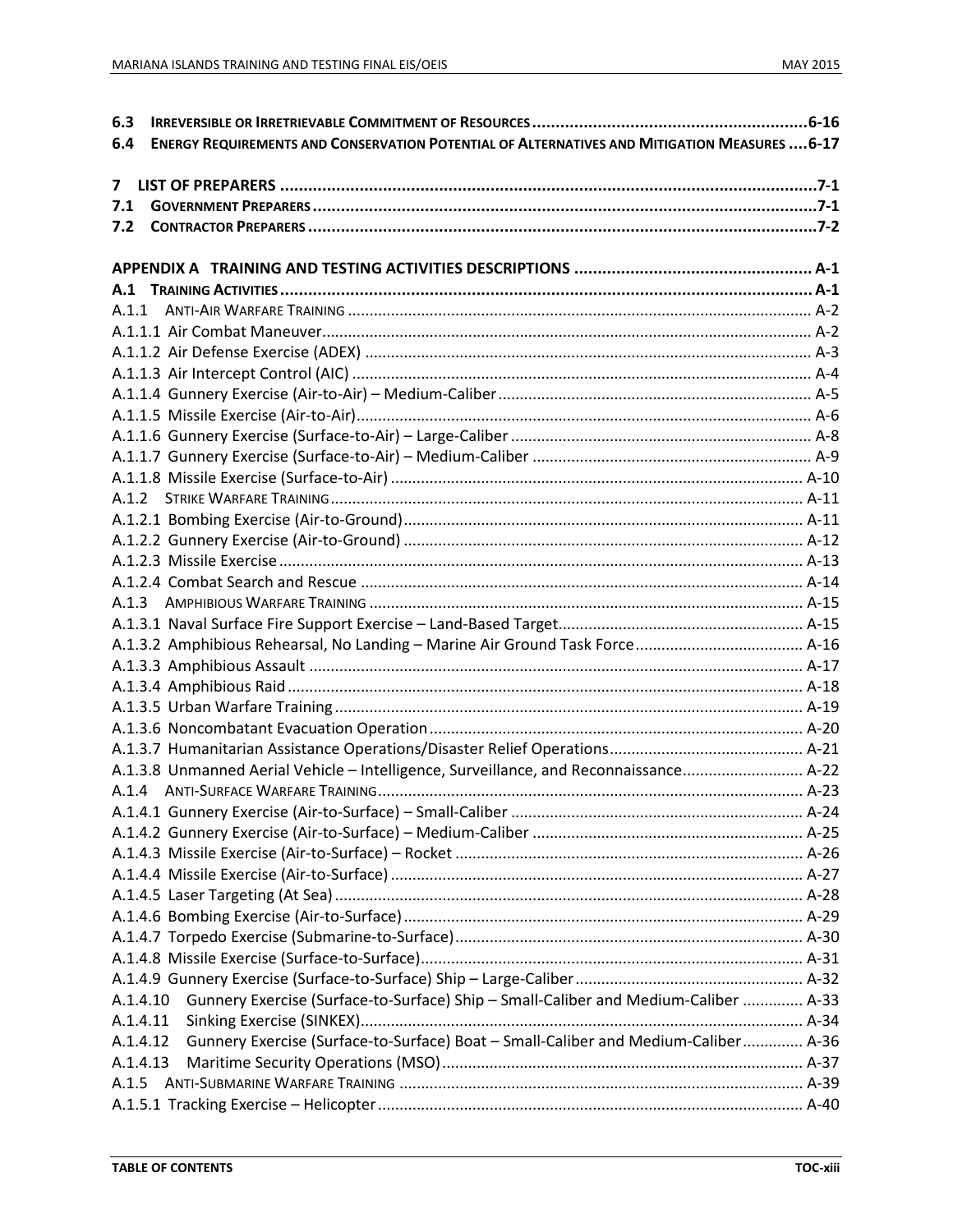|          | A.1.5.3 Tracking Exercise - Maritime Patrol Aircraft Extended Echo Ranging Sonobuoys A-42 |  |
|----------|-------------------------------------------------------------------------------------------|--|
|          |                                                                                           |  |
|          |                                                                                           |  |
|          |                                                                                           |  |
|          |                                                                                           |  |
|          |                                                                                           |  |
|          |                                                                                           |  |
| A.1.6    |                                                                                           |  |
|          |                                                                                           |  |
|          |                                                                                           |  |
|          |                                                                                           |  |
|          |                                                                                           |  |
|          |                                                                                           |  |
|          |                                                                                           |  |
|          |                                                                                           |  |
|          |                                                                                           |  |
|          |                                                                                           |  |
|          |                                                                                           |  |
|          |                                                                                           |  |
|          |                                                                                           |  |
|          |                                                                                           |  |
| A.1.8    |                                                                                           |  |
|          |                                                                                           |  |
|          |                                                                                           |  |
|          |                                                                                           |  |
|          |                                                                                           |  |
|          |                                                                                           |  |
|          |                                                                                           |  |
|          |                                                                                           |  |
|          |                                                                                           |  |
|          |                                                                                           |  |
|          |                                                                                           |  |
|          |                                                                                           |  |
|          |                                                                                           |  |
|          |                                                                                           |  |
|          |                                                                                           |  |
|          |                                                                                           |  |
|          |                                                                                           |  |
|          |                                                                                           |  |
|          |                                                                                           |  |
|          |                                                                                           |  |
| A.1.9.10 |                                                                                           |  |
|          |                                                                                           |  |
|          |                                                                                           |  |
| A.1.11.1 |                                                                                           |  |
| A.1.11.2 |                                                                                           |  |
| A.1.11.3 |                                                                                           |  |
|          |                                                                                           |  |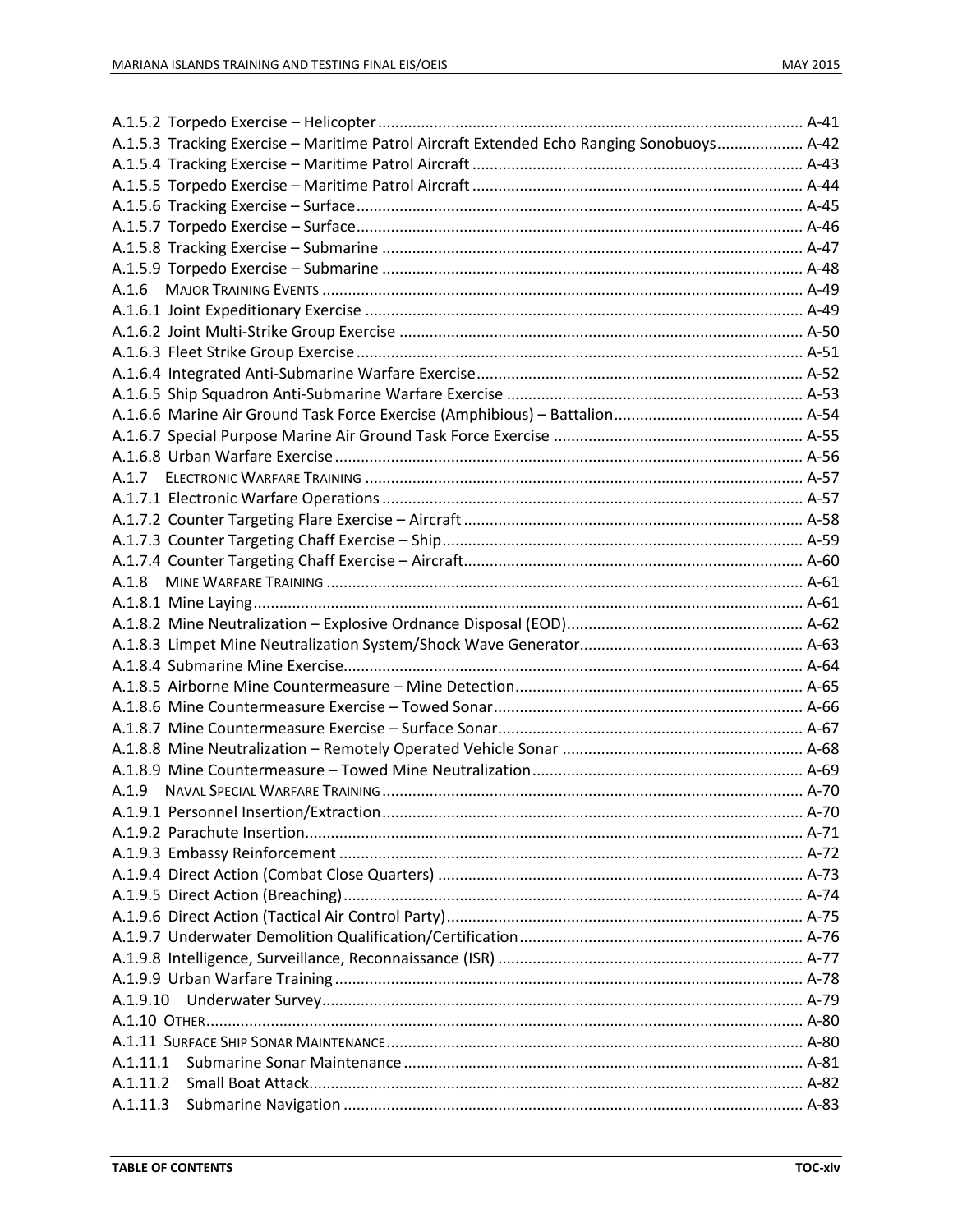| A.1.11.4 |                                                                                          |  |
|----------|------------------------------------------------------------------------------------------|--|
| A.1.11.5 |                                                                                          |  |
| A.1.11.6 |                                                                                          |  |
| A.1.11.7 |                                                                                          |  |
| A.1.11.8 |                                                                                          |  |
| A.1.11.9 |                                                                                          |  |
|          |                                                                                          |  |
|          |                                                                                          |  |
|          |                                                                                          |  |
|          |                                                                                          |  |
|          | A.1.11.14 Land Demolitions (Improvised Explosive Device Discovery/Disposal)  A-94        |  |
|          |                                                                                          |  |
|          |                                                                                          |  |
|          |                                                                                          |  |
|          |                                                                                          |  |
|          |                                                                                          |  |
|          | A.2.2.1 Anti-Submarine Warfare Tracking Test - Maritime Patrol Aircraft (Sonobuoys) A-98 |  |
|          |                                                                                          |  |
|          |                                                                                          |  |
|          |                                                                                          |  |
|          |                                                                                          |  |
|          |                                                                                          |  |
|          |                                                                                          |  |
|          |                                                                                          |  |
|          |                                                                                          |  |
|          |                                                                                          |  |
|          |                                                                                          |  |
|          |                                                                                          |  |
|          |                                                                                          |  |
|          |                                                                                          |  |
|          |                                                                                          |  |
|          |                                                                                          |  |
|          |                                                                                          |  |
|          |                                                                                          |  |
|          |                                                                                          |  |
|          | A.4 OFFICE OF NAVAL RESEARCH AND NAVAL RESEARCH LABORATORY TESTING ACTIVITIES  A-111     |  |
| A.4.1    |                                                                                          |  |
|          | A.4.1.1 North Pacific Acoustic Lab Philippine Sea 2018-19 Experiment (Deep Water)  A-112 |  |
|          |                                                                                          |  |
| A.5.1    | GUNNERY EXERCISE (SURFACE-TO-SURFACE) SHIP - SMALL-CALIBER AND MEDIUM-CALIBER A-113      |  |
| A.5.2    | GUNNERY EXERCISE (SURFACE-TO-SURFACE) BOAT - SMALL-CALIBER AND MEDIUM-CALIBER  A-114     |  |
| A.5.3    |                                                                                          |  |
| A.5.4    |                                                                                          |  |
| A.5.5    |                                                                                          |  |
| A.5.6    |                                                                                          |  |
|          |                                                                                          |  |
|          |                                                                                          |  |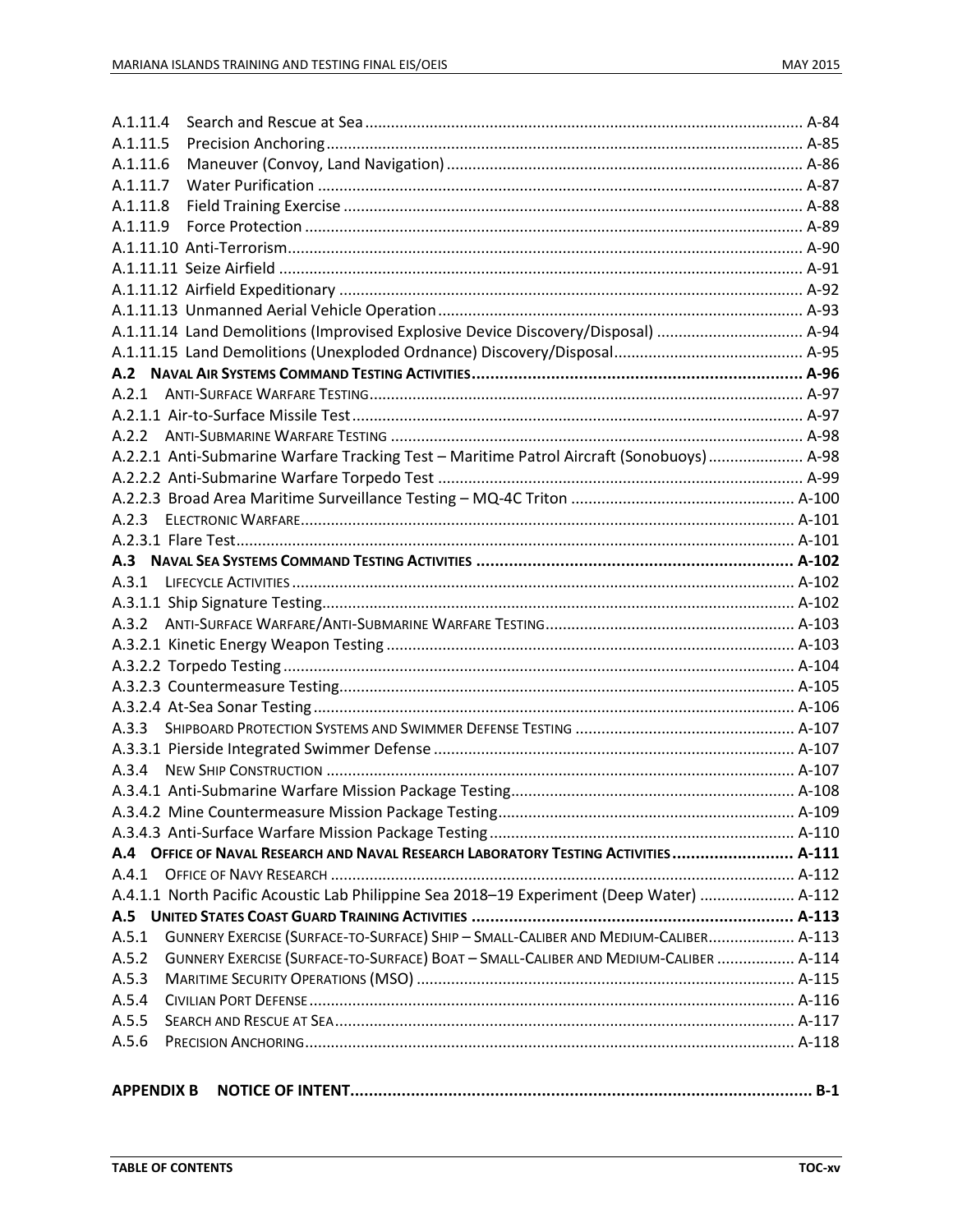| NAVY REQUEST FOR DEPUTY ASSISTANT SECRETARY OF THE AIR FORCE TO SERVE AS A COOPERATING AGENCY C-7    |  |
|------------------------------------------------------------------------------------------------------|--|
|                                                                                                      |  |
| NAVY REQUEST FOR NATIONAL MARINE FISHERIES SERVICE TO SERVE AS A COOPERATING AGENCYC-15              |  |
|                                                                                                      |  |
| NAVY REQUEST FOR UNITED STATES FISH AND WILDLIFE SERVICE TO SERVE AS A COOPERATING AGENCY C-23       |  |
|                                                                                                      |  |
| NAVY REQUEST FOR UNITED STATES COAST GUARD SECTOR GUAM TO SERVE AS A COOPERATING AGENCY C-31         |  |
|                                                                                                      |  |
|                                                                                                      |  |
| MARINE MAMMAL PROTECTION ACT, INCIDENTAL TAKE AUTHORIZATION REQUESTC-41                              |  |
| NAVY TRANSMITTAL LETTER TO NATIONAL MARINE FISHERIES SERVICE OFFICE OF PROTECTED RESOURCES  C-41     |  |
| NATIONAL MARINE FISHERIES SERVICE ENDANGERED SPECIES ACT CONSULTATION C-43                           |  |
| REQUEST FOR FORMAL CONSULTATION WITH THE NATIONAL MARINE FISHERIES SERVICE, OFFICE OF PROTECTED      |  |
|                                                                                                      |  |
| RESPONSE TO REQUEST FOR FORMAL CONSULTATION WITH THE NATIONAL MARINE FISHERIES SERVICE, OFFICE OF    |  |
|                                                                                                      |  |
| NAVY NOTIFICATION OF REVISED TIMELINE FOR FORMAL CONSULTATION WITH THE NATIONAL MARINE FISHERIES     |  |
|                                                                                                      |  |
| MARINE BE ADDENDUM COVER LETTER TO MARINE FISHERIES SERVICE, OFFICE OF PROTECTED RESOURCESC-49       |  |
|                                                                                                      |  |
| REQUEST FOR CONCURRENCE ON SPECIES LIST AND CRITICAL HABITAT UNITS WITH THE PACIFIC ISLANDS FISH AND |  |
|                                                                                                      |  |
| RESPONSE TO REQUEST FOR CONCURRENCE ON SPECIES LIST AND CRITICAL HABITAT UNITS WITH THE PACIFIC      |  |
|                                                                                                      |  |
| REQUEST FOR FORMAL CONSULTATION WITH THE PACIFIC ISLANDS FISH AND WILDLIFE SERVICE C-57              |  |
| RESPONSE TO REQUEST FOR REINITIATION OF FORMAL CONSULTATION WITH THE PACIFIC ISLANDS FISH AND        |  |
|                                                                                                      |  |
|                                                                                                      |  |
|                                                                                                      |  |
|                                                                                                      |  |
|                                                                                                      |  |
| CONSISTENCY DETERMINATION REQUEST TO BUREAU OF STATISTICS AND PLANS, NAVY TRANSMITTAL LETTERC-101    |  |
| CONSISTENCY DETERMINATION CONCURRENCE LETTER FROM BUREAU OF STATISTICS AND PLANS GUAM COASTAL        |  |
|                                                                                                      |  |
| CONSISTENCY DETERMINATION REQUEST TO DIVISION OF COASTAL RESOURCES MANAGEMENT, NAVY                  |  |
|                                                                                                      |  |
| RESPONSE TO CONSISTENCY DETERMINATION REQUEST FROM DIVISION OF                                       |  |
|                                                                                                      |  |
| REQUEST FOR EXTENSION LETTER FROM DIVISION OF COASTAL RESOURCES MANAGEMENT C-111                     |  |
|                                                                                                      |  |
| <b>CONSISTENCY DETERMINATION RESPONSE LETTER FROM DIVISION OF COASTAL RESOURCES</b>                  |  |
|                                                                                                      |  |
|                                                                                                      |  |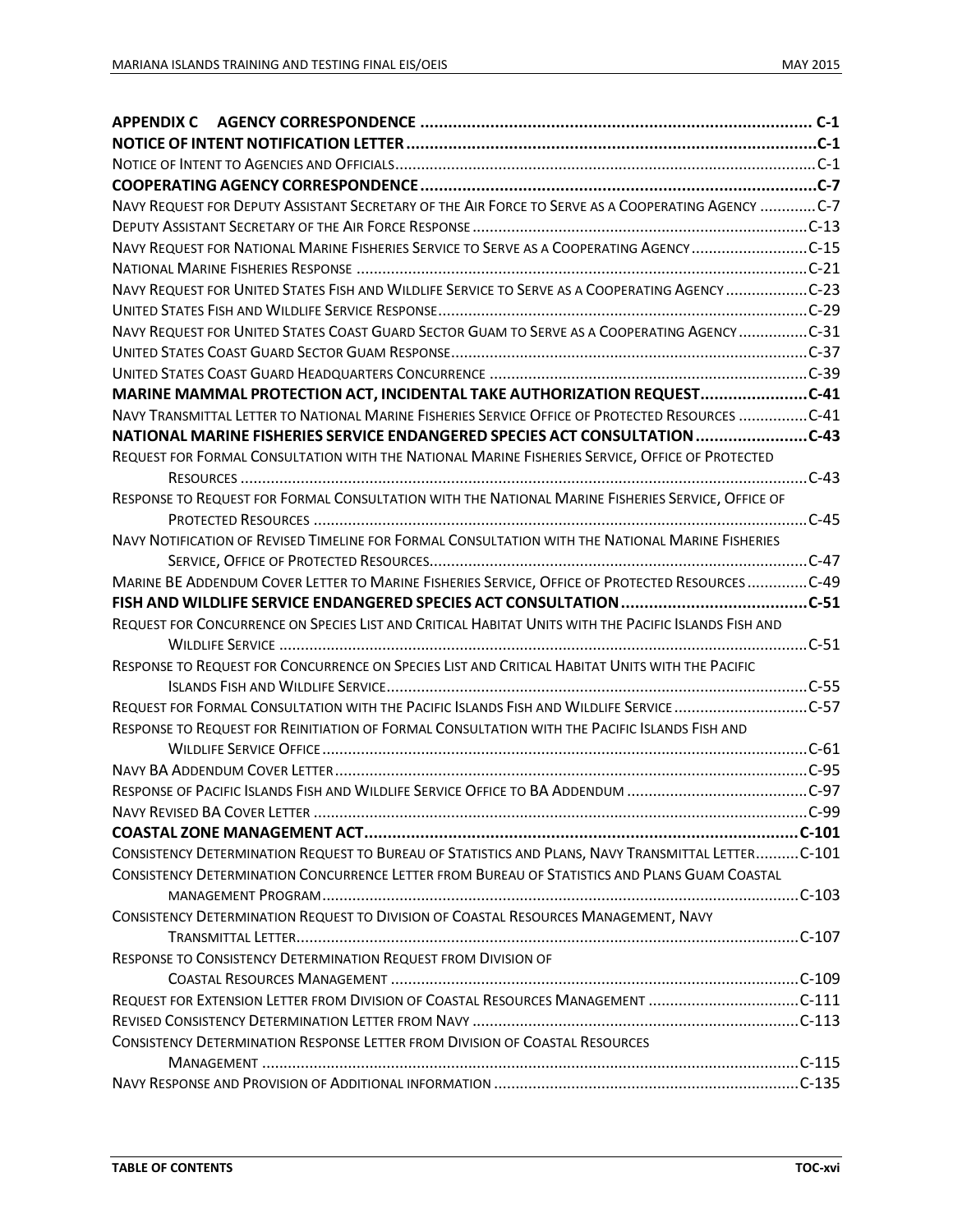| CONSISTENCY DETERMINATION CNDITIONAL CONCURRENCE LETTER FROM DIVISION OF COASTAL RESOURCES MWE |  |
|------------------------------------------------------------------------------------------------|--|
|                                                                                                |  |
|                                                                                                |  |
|                                                                                                |  |
|                                                                                                |  |
|                                                                                                |  |
|                                                                                                |  |
|                                                                                                |  |
| D.1                                                                                            |  |
| D.2                                                                                            |  |
| D.3                                                                                            |  |
| D.4                                                                                            |  |
| D.5                                                                                            |  |
| D.6                                                                                            |  |
|                                                                                                |  |
|                                                                                                |  |
| E.1                                                                                            |  |
| F.2                                                                                            |  |
|                                                                                                |  |
|                                                                                                |  |
|                                                                                                |  |
|                                                                                                |  |
|                                                                                                |  |
|                                                                                                |  |
| E.2.3                                                                                          |  |
|                                                                                                |  |
|                                                                                                |  |
|                                                                                                |  |
|                                                                                                |  |
|                                                                                                |  |
|                                                                                                |  |
|                                                                                                |  |
|                                                                                                |  |
|                                                                                                |  |
|                                                                                                |  |
| E.2.3.10                                                                                       |  |
| E.2.3.11                                                                                       |  |
| E.2.3.12                                                                                       |  |
| E.2.3.13                                                                                       |  |
| E.2.3.14                                                                                       |  |
| E.2.3.15                                                                                       |  |
| E.2.3.16                                                                                       |  |
| E.2.3.17                                                                                       |  |
| E.2.3.18                                                                                       |  |
| E.2.3.19                                                                                       |  |
| E.2.3.20                                                                                       |  |
| PUBLIC COMMENT PERIOD FOR THE DRAFT ENVIRONMENTAL IMPACT STATEMENT/OVERSEAS<br>E.3             |  |
|                                                                                                |  |
|                                                                                                |  |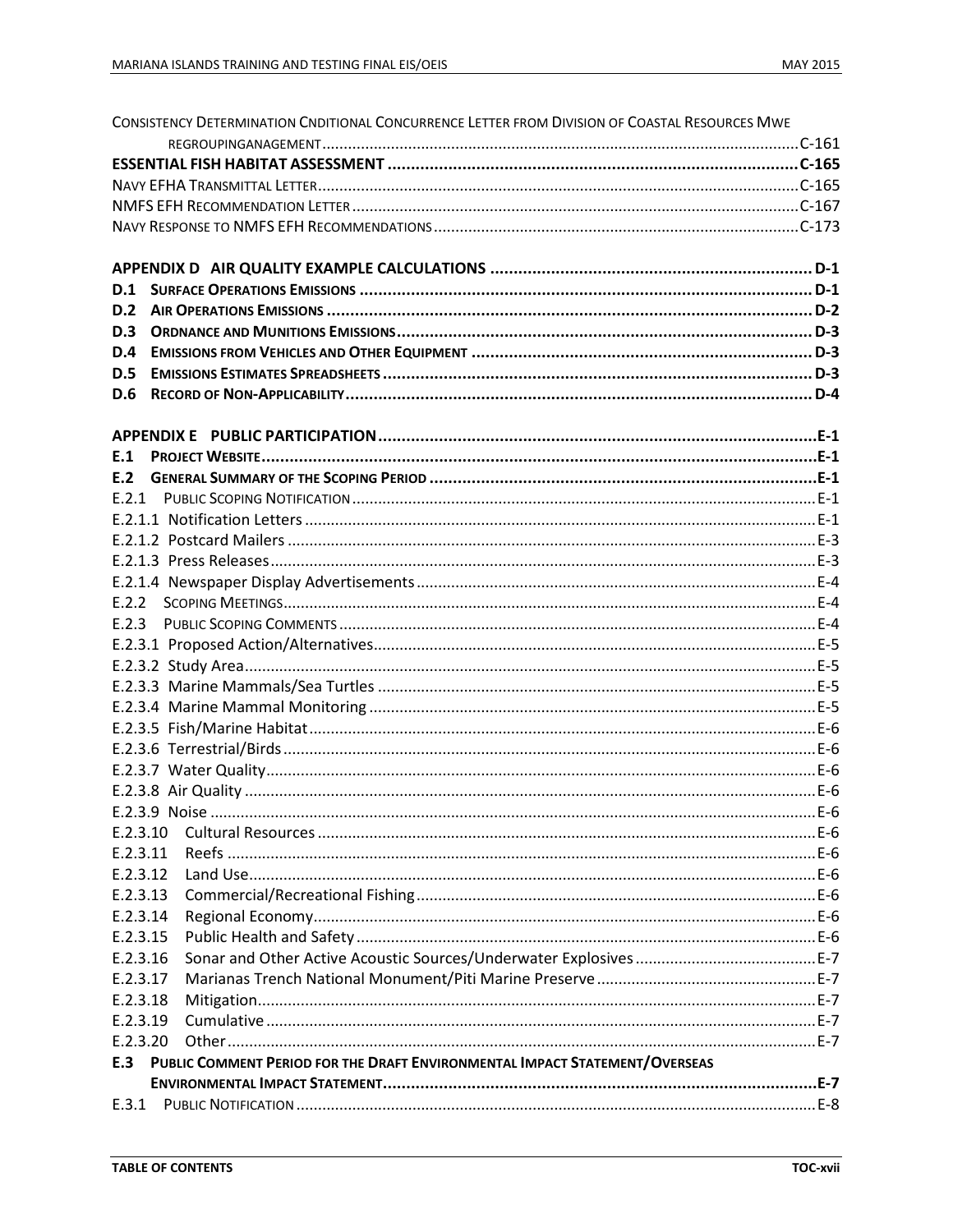| E.3.2 |                                                                                       |  |
|-------|---------------------------------------------------------------------------------------|--|
| E.3.3 | PUBLIC COMMENTS ON DRAFT ENVIRONMENTAL IMPACT STATEMENT/OVERSEAS ENVIRONMENTAL IMPACT |  |
|       |                                                                                       |  |
| E.3.4 |                                                                                       |  |
|       |                                                                                       |  |
|       |                                                                                       |  |
| F.1   |                                                                                       |  |
| F.2   |                                                                                       |  |
| F.3   |                                                                                       |  |
|       | APPENDIX G STATISTICAL PROBABILITY ANALYSIS FOR ESTIMATING DIRECT STRIKE IMPACT AND   |  |
|       |                                                                                       |  |
| G.1   |                                                                                       |  |
| G.2   |                                                                                       |  |
| G.3   |                                                                                       |  |
| G.4   |                                                                                       |  |
|       |                                                                                       |  |
|       |                                                                                       |  |
| H.1   | CONCEPTUAL FRAMEWORK FOR ASSESSING EFFECTS FROM SOUND-PRODUCING ACTIVITIES  H-1       |  |
|       |                                                                                       |  |
| H.2.1 |                                                                                       |  |
| H.2.2 |                                                                                       |  |
| H.2.3 |                                                                                       |  |
| H.2.4 |                                                                                       |  |
| H.2.5 |                                                                                       |  |
| H.2.6 |                                                                                       |  |
| H.3   | CONCEPTUAL FRAMEWORK FOR ASSESSING EFFECTS FROM ENERGY-PRODUCING ACTIVITIES H-15      |  |
| H.3.1 |                                                                                       |  |
| H.3.2 |                                                                                       |  |
| H.3.3 |                                                                                       |  |
| H.4   | CONCEPTUAL FRAMEWORK FOR ASSESSING EFFECTS FROM PHYSICAL DISTURBANCE OR STRIKE H-17   |  |
| H.4.1 |                                                                                       |  |
| H.4.2 |                                                                                       |  |
| H.4.3 |                                                                                       |  |
|       |                                                                                       |  |
| H.5.1 |                                                                                       |  |
| H.5.2 |                                                                                       |  |
| H.5.3 |                                                                                       |  |
| H.6   |                                                                                       |  |
|       |                                                                                       |  |
| H.6.1 |                                                                                       |  |
| H.6.2 |                                                                                       |  |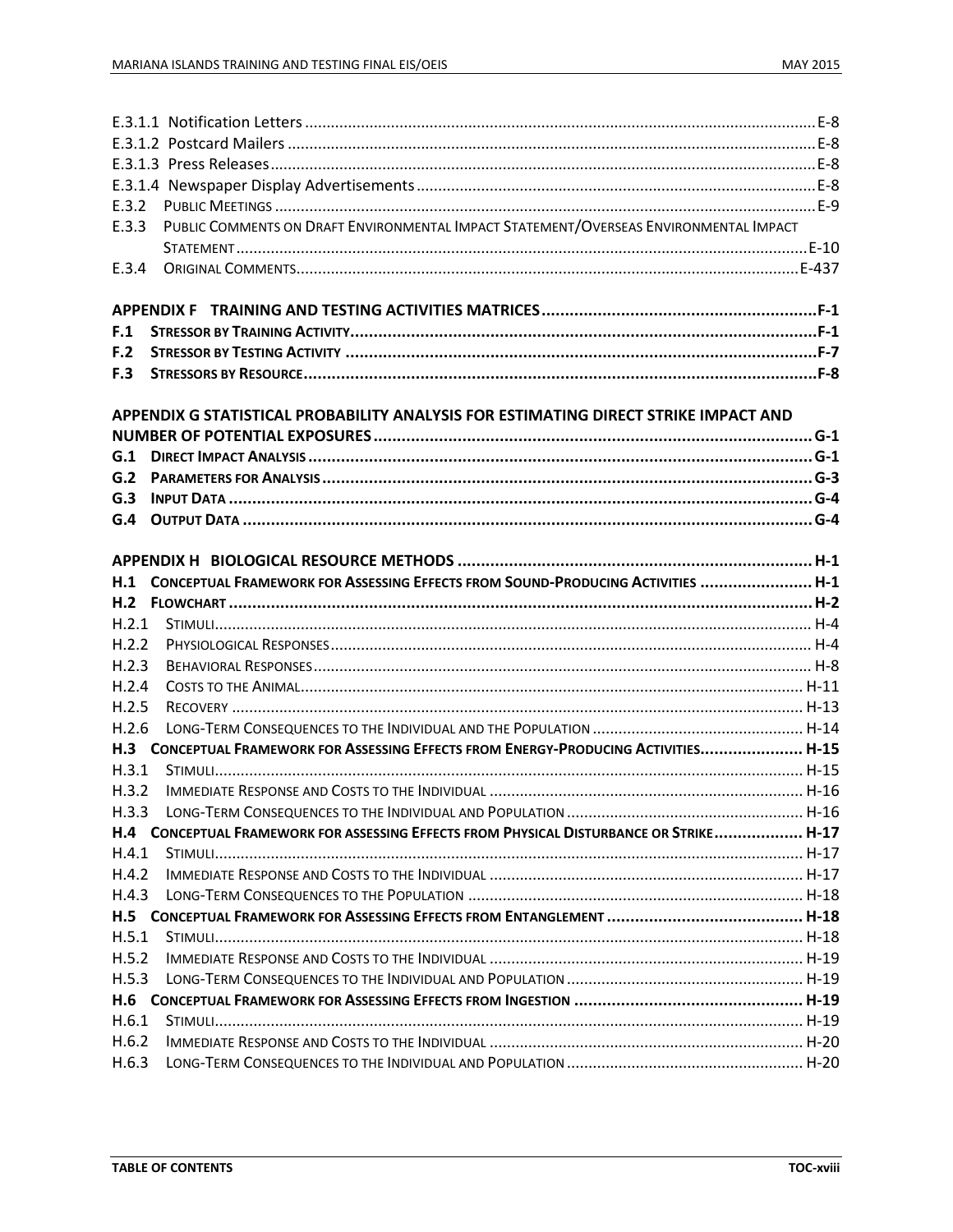| 1.1          |  |
|--------------|--|
| 1.1.1        |  |
| 1.1.2        |  |
| 1.1.3        |  |
| 1.1.4        |  |
| 1.2          |  |
| 1.2.1        |  |
| 1.2.2        |  |
| 1.2.2.1      |  |
| 1.2.2.2      |  |
| 1.2.2.3      |  |
|              |  |
|              |  |
| 1.3          |  |
| 1.3.1        |  |
| 1.3.2        |  |
| 1.3.3        |  |
| 1.3.4        |  |
| 1.3.5        |  |
| 1.3.6        |  |
| $\mathbf{L}$ |  |
| 1.4.1        |  |
| 1.4.2        |  |
| 1.4.3        |  |
| 1.4.4        |  |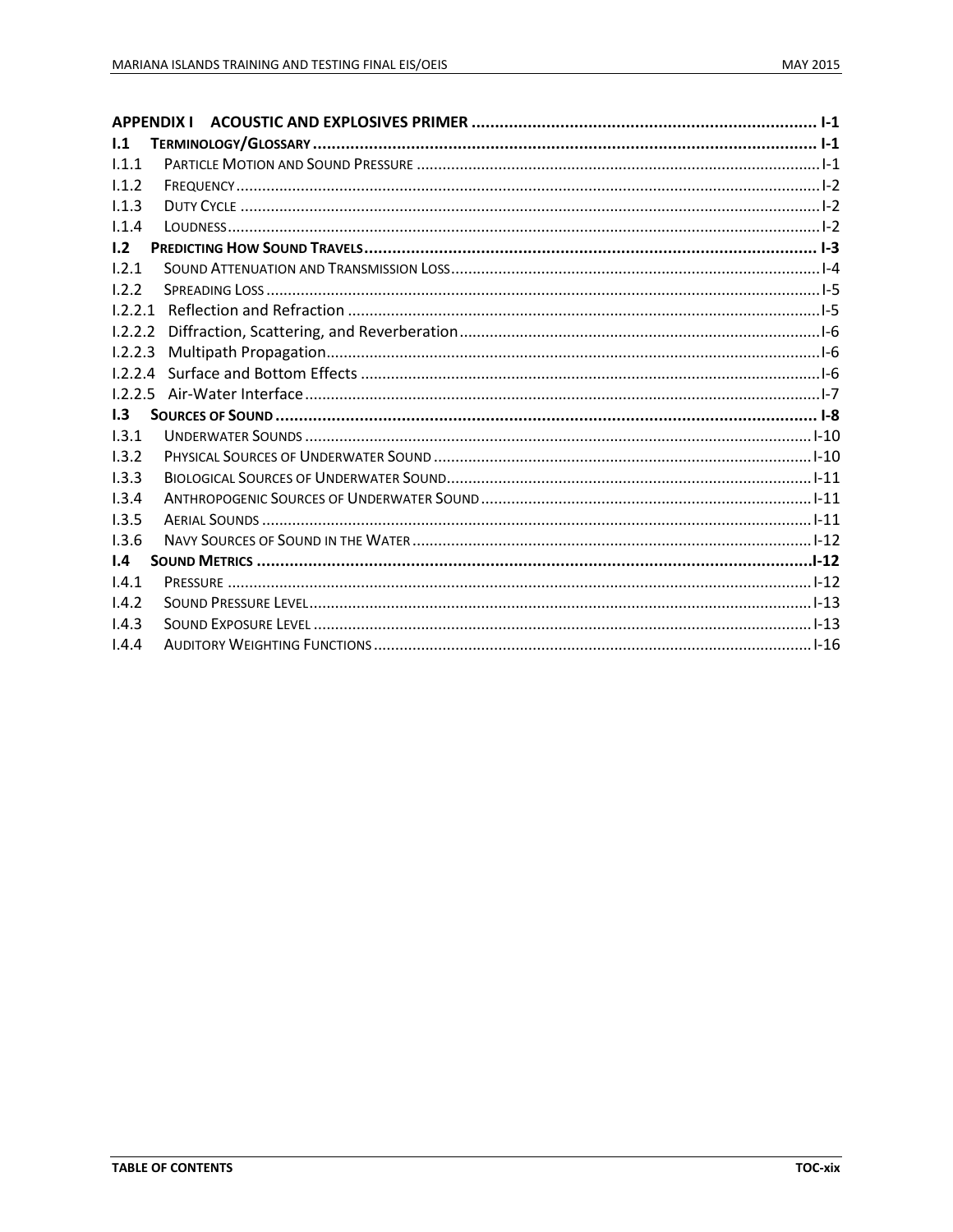# **LIST OF TABLES**

#### **CHAPTER 1 Purpose and Need**

There are no tables in this section.

#### **CHAPTER 2 Description of Proposed Action and Alternatives**

| Table 2.4-1: Typical Training Activities in the Mariana Islands Training and Testing Study Area2-40 |  |
|-----------------------------------------------------------------------------------------------------|--|
| Table 2.4-2: Typical Naval Air Systems Command Testing Activities in the Study Area 2-48            |  |
| Table 2.4-3: Typical Naval Sea Systems Command Testing Activities in the Study Area2-49             |  |
| Table 2.4-4: Typical Office of Naval Research Testing Activity in the Study Area 2-50               |  |
|                                                                                                     |  |
|                                                                                                     |  |
| Table 2.8-2: Baseline and Proposed Naval Air Systems Command Testing Activities 2-87                |  |
| Table 2.8-3: Baseline and Proposed Naval Sea Systems Command Testing Activities2-88                 |  |
| Table 2.8-4: Baseline and Proposed Office of Naval Research Testing Activities2-90                  |  |

#### **CHAPTER 3 Affected Environment and Environmental Consequences**

| Table 3.0-1: Sources of Non-Navy Geographic Information System Data Used to Generate Figures         |             |
|------------------------------------------------------------------------------------------------------|-------------|
| in Chapter 3 (Affected Environment and Environmental Consequences)3.0-7                              |             |
| Table 3.0-2: Common In-Air and Underwater Sounds and their Approximate Source Levels 3.0-13          |             |
|                                                                                                      |             |
|                                                                                                      |             |
|                                                                                                      |             |
|                                                                                                      |             |
|                                                                                                      |             |
| Table 3.0-8: Training and Testing Acoustic Sources Quantitatively Analyzed in the Mariana Islands    |             |
|                                                                                                      |             |
| Table 3.0-9: Explosives for Training and Testing Activities Quantitatively Analyzed in the Mariana   |             |
|                                                                                                      |             |
| Table 3.0-10: Representative Ordnance, Net Explosive Weights, and Detonation Depths3.0-29            |             |
|                                                                                                      |             |
|                                                                                                      |             |
| Table 3.0-13: Sonic Boom Underwater Sound Levels Modeled for F/A-18 Hornet Supersonic Flight .3.0-35 |             |
|                                                                                                      |             |
|                                                                                                      |             |
|                                                                                                      |             |
|                                                                                                      |             |
| Table 3.0-18: Annual Number of Non-Explosive Practice Munitions Expended At Sea in the Study         |             |
|                                                                                                      | $.3.0 - 40$ |
| Table 3.0-19: Annual Number of Explosive Ordnance Used in the Study Area Resulting in                |             |
|                                                                                                      |             |
|                                                                                                      |             |
|                                                                                                      |             |
| Table 3.0-22: Annual Number of Ordnance Used on Farallon de Medinilla by Alternative3.0-42           |             |
|                                                                                                      |             |
|                                                                                                      |             |
|                                                                                                      |             |
|                                                                                                      |             |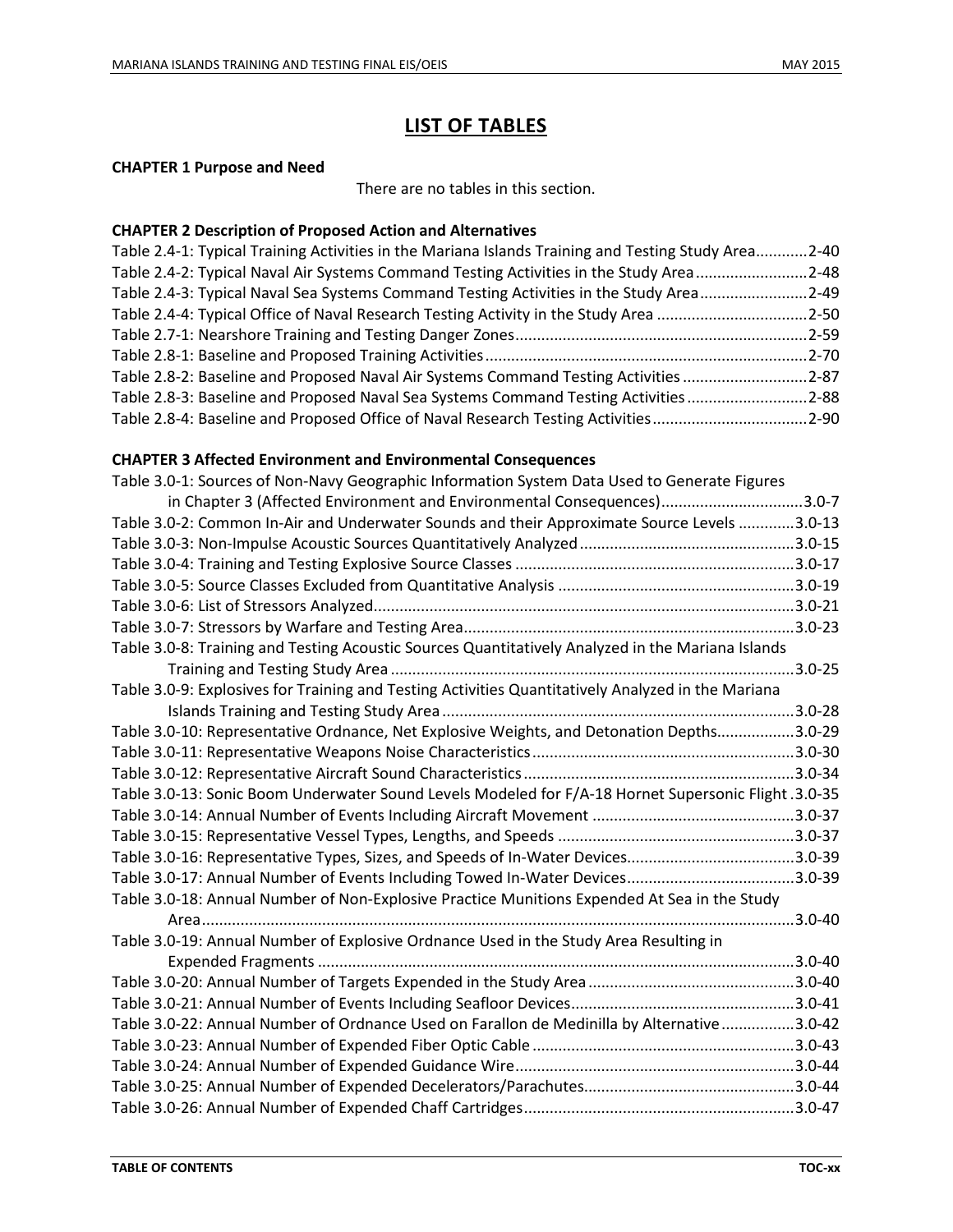| <b>Section 3.1 Sediments and Water Quality</b>                                            |             |
|-------------------------------------------------------------------------------------------|-------------|
|                                                                                           |             |
| Table 3.1-2: Military Materials as Components of Materials Recovered on the West Coast,   |             |
|                                                                                           | $.3.1 - 15$ |
| Table 3.1-3: Byproducts of Underwater Detonation of Royal Demolition Explosive            | $.3.1 - 20$ |
|                                                                                           |             |
| Table 3.1-5: Federal Criteria for Explosives and Explosive Byproducts in Saltwater3.1-21  |             |
| Table 3.1-6: Water Solubility of Common Explosives and Explosive Degradation Products     | $.3.1 - 22$ |
| Table 3.1-7: Volume of Water Needed to Meet Marine Screening Value for Royal Demolition   |             |
|                                                                                           | $.3.1 - 25$ |
| Table 3.1-8: Threshold Values for Exposure to Selected Metals in Saltwater                | $.3.1 - 33$ |
| Table 3.1-9: Concentrations and National Oceanic and Atmospheric Administration Screening |             |
|                                                                                           | $.3.1 - 35$ |
| Table 3.1-10: Constituents Remaining after Low-Order Detonations and from Unconsumed      |             |
|                                                                                           |             |
|                                                                                           |             |
|                                                                                           |             |
| $C_{\alpha}$ at $\alpha \in \mathbb{R}$ $\alpha$ and $\alpha$ and $\alpha$                |             |

#### **Section 3.2 Air Quality**

|                                                                                                       | $.3.2 - 3$  |
|-------------------------------------------------------------------------------------------------------|-------------|
|                                                                                                       |             |
| Table 3.2-3: Annual Criteria Pollutant Emissions from Training under the No Action Alternative 3.2-16 |             |
| Table 3.2-4: Estimated Annual Criteria pollutant Emissions in MITT Study Area, No Action              |             |
|                                                                                                       | $.3.2 - 18$ |
| Table 3.2-5: Annual Criteria Pollutant Emissions from Training under Alternative 13.2-18              |             |
| Table 3.2-6: Annual Criteria Pollutant Emissions from Testing under Alternative 13.2-19               |             |
| Table 3.2-7: Estimated Annual Criteria pollutant Emissions in MITT Study Area, Alternative 1 3.2-20   |             |
| Table 3.2-8: Annual Criteria Pollutant Emissions from Training under Alternative 23.2-21              |             |
| Table 3.2-9: Annual Criteria Pollutant Emissions from Testing under Alternative 23.2-21               |             |
| Table 3.2-10: Estimated Annual Criteria Pollutant Emissions by MITT Study Area, Alternative 2 3.2-22  |             |

#### **Section 3.3 Marine Habitats**

| Table 3.3-1: Habitat Types within the Open Ocean and Coastal Portions of the Mariana Islands           |
|--------------------------------------------------------------------------------------------------------|
| $.3.3 - 5$                                                                                             |
| Table 3.3-2: Coastal and Marine Ecological Classification Standard Crosswalk 3.3-6                     |
| Table 3.3-3: Annual Training and Testing Activities that Include Seafloor Explosions 3.3-25            |
| Table 3.3-4: Bottom Detonations for Training Activities under the No Action Alternative,               |
| $.3.3 - 26$                                                                                            |
| Table 3.3-5: Bottom Detonations for Testing Activities under Alternative 1 and Alternative 2 3.3-27    |
| Table 3.3-6: Number and Impact Footprint of Military Expended Materials - No Action Alternative 3.3-34 |
| Table 3.3-7: Number and Impact Footprint of Military Expended Materials - Alternative 1 3.3-36         |
| Table 3.3-8: Number and Impact Footprint of Military Expended Materials - Alternative 2 3.3-38         |
| Table 3.3-9: Combined Impact of Acoustic Stressor (Underwater Explosions) and Physical                 |
| Disturbances (Military Expended Materials) on Marine Substrates for All Alternatives 3.3-42            |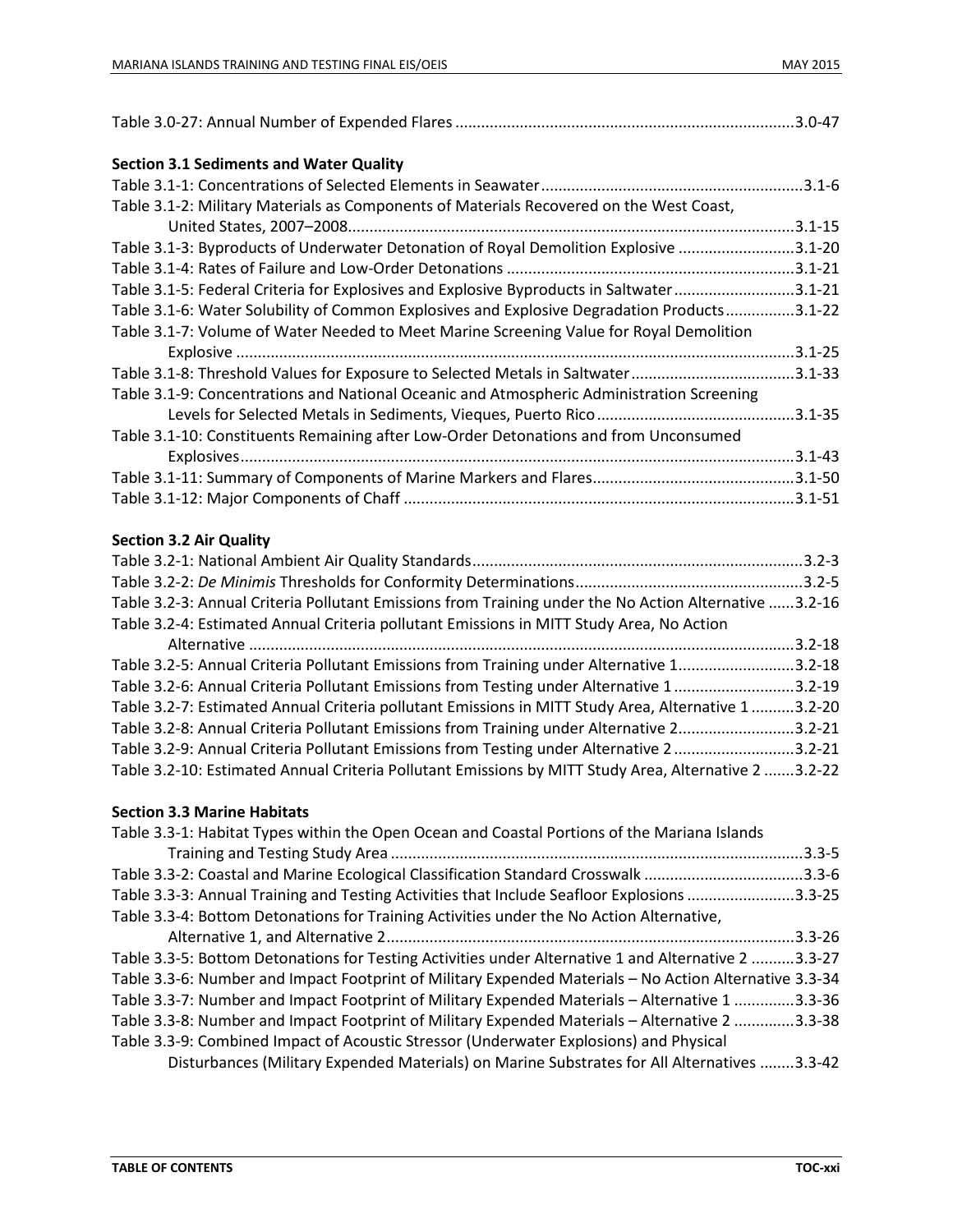## **Section 3.4 Marine Mammals**

| Table 3.4-1: Marine Mammals with Possible or Confirmed Presence within the Mariana Islands                      |  |
|-----------------------------------------------------------------------------------------------------------------|--|
|                                                                                                                 |  |
| Table 3.4-2: Hearing and Vocalization Ranges for All Marine Mammal Functional Hearing Groups                    |  |
|                                                                                                                 |  |
| Table 3.4-3: Acoustic Criteria and Thresholds for Predicting Physiological Effects on Marine                    |  |
|                                                                                                                 |  |
| Table 3.4-4: Criteria and Thresholds for Predicting Physiological Effects on Marine Mammals <sup>1</sup> 3.4-84 |  |
|                                                                                                                 |  |
| Table 3.4-6: Airgun Thresholds Used in this Analysis to Predict Effects on Marine Mammals3.4-89                 |  |
| Table 3.4-7: Lower and Upper Cutoff Frequencies for Marine Mammal Functional Hearing Groups                     |  |
|                                                                                                                 |  |
| Table 3.4-8: Sightability Based on g(0) Values for Marine Mammal Species in the Study Area3.4-100               |  |
|                                                                                                                 |  |
| Table 3.4-10: Approximate Ranges to Permanent Threshold Shift Criteria for Each Functional                      |  |
| Hearing Group for a Single Ping from Three of the Most Powerful Sonar Systems within                            |  |
|                                                                                                                 |  |
| Table 3.4-11: Approximate Ranges to Onset of Temporary Threshold Shift for Four                                 |  |
| Representative Sonar Over a Representative Range of Ocean Environments3.4-109                                   |  |
| Table 3.4-12: Range to Received Sound Pressure Level in 6-Decibel Increments and Percentage of                  |  |
| Behavioral Harassments for Low-Frequency Cetaceans under the Mysticete Behavioral                               |  |
| Response Function for Four Representative Source Bins (Nominal Values; Not Specific to                          |  |
|                                                                                                                 |  |
| Table 3.4-13: Range to Received Sound Pressure Level in 6-Decibel Increments and Percentage of                  |  |
| Behavioral Harassments for Mid-Frequency Cetaceans under the Odontocete Behavioral                              |  |
| Response Function for Four Representative Source Bins (Nominal Values for Deep Water                            |  |
|                                                                                                                 |  |
| Table 3.4-14: Training Activities Using Sonar and Other Active Acoustic Sources Preceded by                     |  |
|                                                                                                                 |  |
| Table 3.4-15: Testing Activities Using Sonar and Other Active Acoustic Sources Preceded by                      |  |
|                                                                                                                 |  |
| Table 3.4-16: Non-Impulse Activities Adjustment Factors Integrating Implementation of                           |  |
|                                                                                                                 |  |
| Table 3.4-17: Predicted Impacts from Annual Training Use of Sonar and Other Active Acoustic                     |  |
|                                                                                                                 |  |
| Table 3.4-18: Predicted Impacts from Annual Testing Use of Sonar and Other Active Acoustic                      |  |
|                                                                                                                 |  |
| Table 3.4-19: Average Approximate Range to Effects from a Single Explosion for Marine                           |  |
| Mammals Across Representative Acoustic Environments (Nominal Values for Deep                                    |  |
|                                                                                                                 |  |
| Table 3.4-20: Activities Using Impulse Sources Preceded by Multiple Vessel Movements or                         |  |
| Hovering Helicopters for the Mariana Islands Training and Testing Study Area3.4-144                             |  |
| Table 3.4-21: Adjustment Factors for Activities Using Explosives Integrating Implementation of                  |  |
| Mitigation into Modeling Analyses for the Mariana Islands Training and Testing Study                            |  |
|                                                                                                                 |  |
|                                                                                                                 |  |
| Table 3.4-23: Alternative 1 and Alternative 2 Annual Training Exposure Summary for Impulse                      |  |
|                                                                                                                 |  |
|                                                                                                                 |  |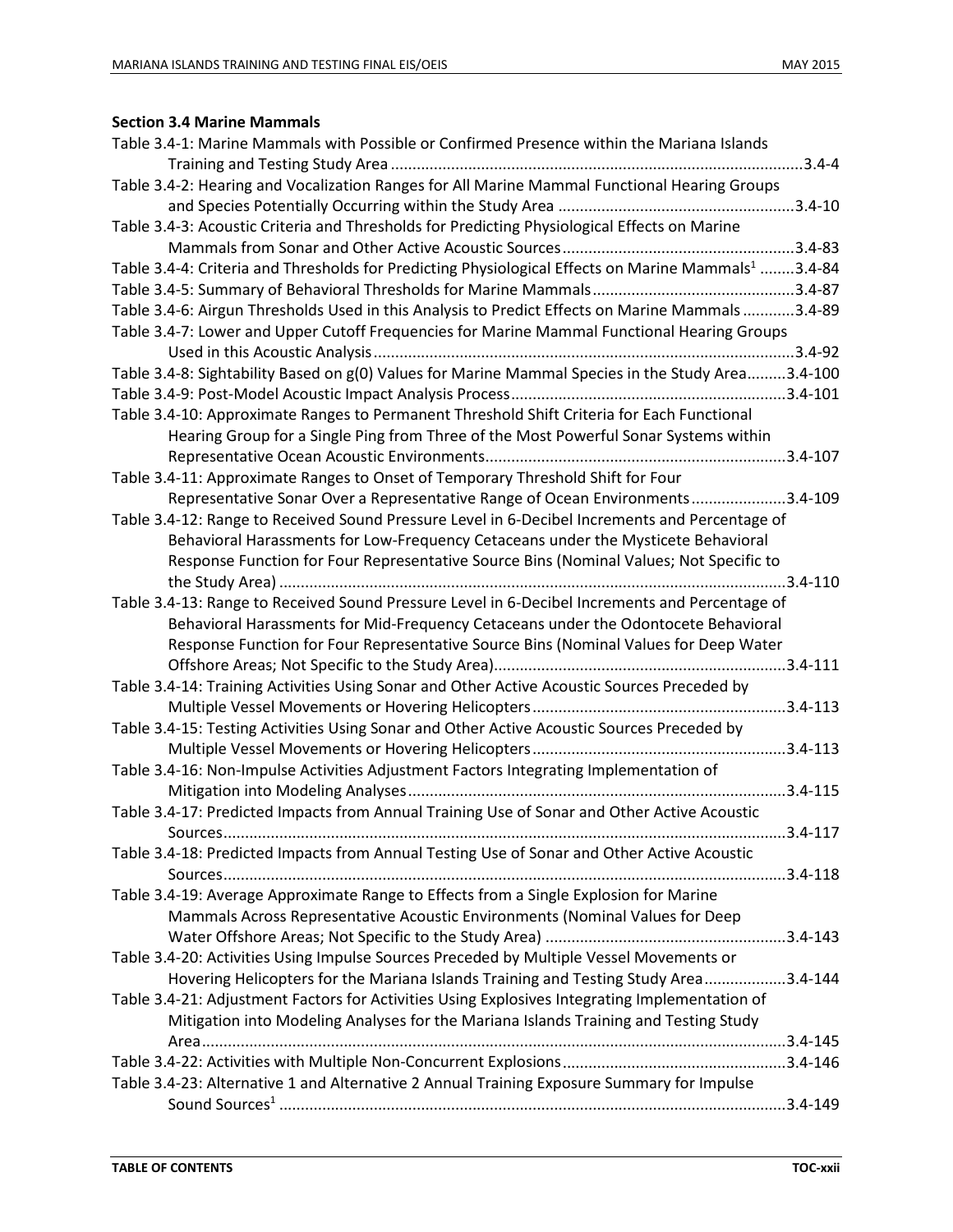| Table 3.4-24: Alternative 1 and Alternative 2 Annual Testing Exposure Summary for Explosive     |  |
|-------------------------------------------------------------------------------------------------|--|
|                                                                                                 |  |
| Table 3.4-25: Odontocete Marine Mammal Species that Occur in the Study Area and Are             |  |
|                                                                                                 |  |
|                                                                                                 |  |
| Table 3.4-27: Endangered Species Act Effects Determinations for Training and Testing Activities |  |
|                                                                                                 |  |
|                                                                                                 |  |

#### **Section 3.5 Sea Turtles**

| Table 3.5-1: Endangered Species Act Status and Presence of Endangered Species Act Listed Sea          |             |
|-------------------------------------------------------------------------------------------------------|-------------|
|                                                                                                       |             |
| Table 3.5-2: Sea Turtle Impact Threshold Criteria for Non-Impulse Sources                             | $.3.5 - 29$ |
|                                                                                                       | $.3.5 - 30$ |
| Table 3.5-4: Species-Specific Masses for Determining Onset of Extensive and Slight Lung Injury        |             |
|                                                                                                       | $.3.5 - 30$ |
| Table 3.5-5: Annual Total Model-Predicted Impacts on Sea Turtles for Training Activities Using        |             |
|                                                                                                       | .3.5-39     |
| Table 3.5-6: Annual Total Model-Predicted Impacts on Sea Turtles for Testing Activities Using         |             |
|                                                                                                       | $.3.5 - 39$ |
| Table 3.5-7: Distance Impacts of In-Water Explosives on Sea Turtles from Representative Sources3.5-45 |             |
| Table 3.5-8: Annual Model-Predicted Impacts on Sea Turtles from Explosives for Training Activities    |             |
|                                                                                                       |             |
| Table 3.5-9: Annual Model-Predicted Impacts on Sea Turtles from Explosives for Training Activities    |             |
|                                                                                                       |             |
| Table 3.5-10: Annual Model-Predicted Impacts on Sea Turtles from Explosives for Testing Activities    |             |
|                                                                                                       |             |
| Table 3.5-11: Estimated Sea Turtle Exposures from Direct Strike of Military Expended Materials by     |             |
|                                                                                                       |             |
| Table 3.5-12: Summary of Effects and Impact Determinations for Sea Turtles 3.5-91                     |             |

#### **Section 3.6 Marine Birds**

| Table 3.6-1: Endangered Species Act Listed Seabird Species Found in the Study Area 3.6-2     |
|----------------------------------------------------------------------------------------------|
|                                                                                              |
|                                                                                              |
| Table 3.6-3: Descriptions and Examples of Major Taxonomic Groups within the Study Area 3.6-6 |
|                                                                                              |
|                                                                                              |
|                                                                                              |
|                                                                                              |
|                                                                                              |
|                                                                                              |
|                                                                                              |

## **Section 3.7 Marine Vegetation**

| Table 3.7-1: Major Groups of Marine Vegetation in the Mariana Islands Training and Testing Study |  |
|--------------------------------------------------------------------------------------------------|--|
|                                                                                                  |  |
| Table 3.7-2: Annual Training and Testing Activities that Include Seafloor Explosions 3.7-14      |  |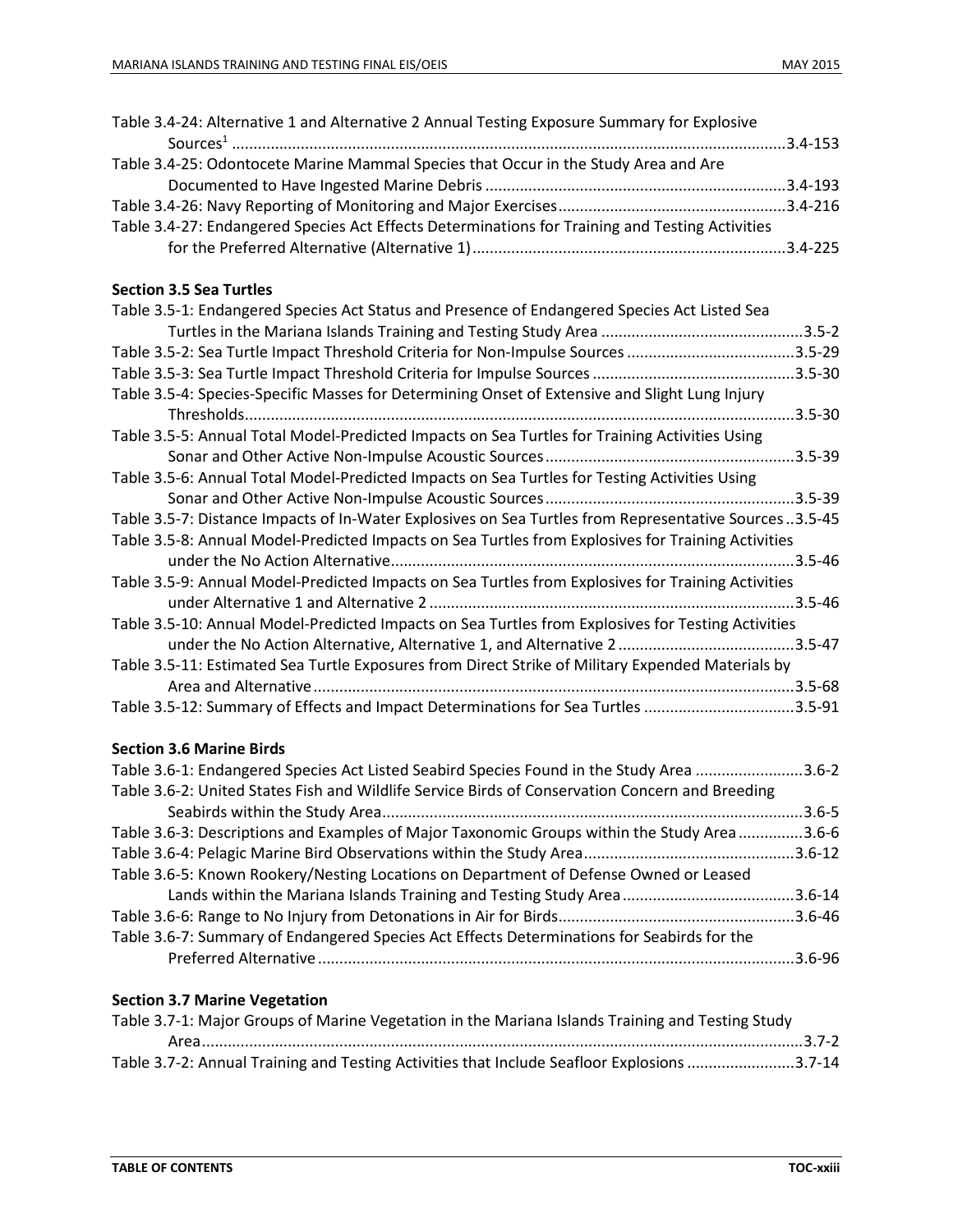### **Section 3.8 Marine Invertebrates**

| Table 3.8-1: Endangered Species Act Listing Determinations for Species Potentially within the                           |            |
|-------------------------------------------------------------------------------------------------------------------------|------------|
| Table 3.8-2: Major Taxonomic Groups of Marine Invertebrates in the Mariana Islands Training and<br><b>Testing Study</b> |            |
|                                                                                                                         |            |
| Table 3.8-4: Summary of Endangered Species Act Determinations for Marine Invertebrates for                              |            |
| <b>Section 3.9 Fish</b>                                                                                                 |            |
| Table 3.9-1: Endangered Species Act Listed and Special Status Fish Species in the Mariana Islands                       | $.3.9 - 3$ |
| Table 3.9-2: Major Taxonomic Groups of Marine Fishes within the Mariana Islands Training and                            |            |
|                                                                                                                         | $3.9 - 4$  |
| Table 3.9-3: Federally Managed Fish Species within the Mariana Islands Training and Testing Study                       |            |
|                                                                                                                         |            |
| Table 3.9-4: Estimated Explosive Effects Ranges for Fish with Swim Bladders 3.9-39                                      |            |
|                                                                                                                         |            |
| Table 3.9-6: Summary of Endangered Species Act Determinations for Training and Testing                                  |            |

#### **Section 3.10 Terrestrial Species and Habitats**

| Table 3.10-1: Endangered Species Act-Listed Terrestrial Species in the Mariana Islands Training    |              |
|----------------------------------------------------------------------------------------------------|--------------|
|                                                                                                    | $.3.10 - 4$  |
| Table 3.10-2: Species Considered as Candidates for Endangered Species Act Listing 3.10-7           |              |
| Table 3.10-3: United States Fish and Wildlife Service Birds of Conservation Concern and Breeding   |              |
|                                                                                                    |              |
|                                                                                                    |              |
| Table 3.10-5: Acoustic Substressors in Land Training Areas and Terrestrial Resources Potentially   |              |
|                                                                                                    |              |
| Table 3.10-6: Physical Disturbance and Strike Substressors in Land Training Areas and Terrestrial  |              |
|                                                                                                    | $.3.10 - 65$ |
| Table 3.10-7: Description of Potential Invasive Species Pathways and Interdiction Measures 3.10-79 |              |
| Table 3.10-8: Summary of Endangered Species Act Effects Determinations for Endangered              |              |
|                                                                                                    |              |

Activities for the Preferred Alternative ...................................................................................3.9-90

#### **Section 3.11 Cultural Resources**

| Table 3.11-1: Cultural Resources Eligible for and Listed in the National Register of Historic Places, |  |
|-------------------------------------------------------------------------------------------------------|--|
|                                                                                                       |  |
| Table 3.11-2: Cultural Resources Eligible for and Listed in the National Register of Historic Places, |  |
|                                                                                                       |  |
| Table 3.11-3: Summary of Effects of Training and Testing Activities on Cultural Resources 3.11-32     |  |

#### **Section 3.12 Socioeconomic Resources**

| Table 3.12-1: Warning Areas, Restricted Airspace, and Air Traffic Control Assigned Airspace in |  |
|------------------------------------------------------------------------------------------------|--|
|                                                                                                |  |
|                                                                                                |  |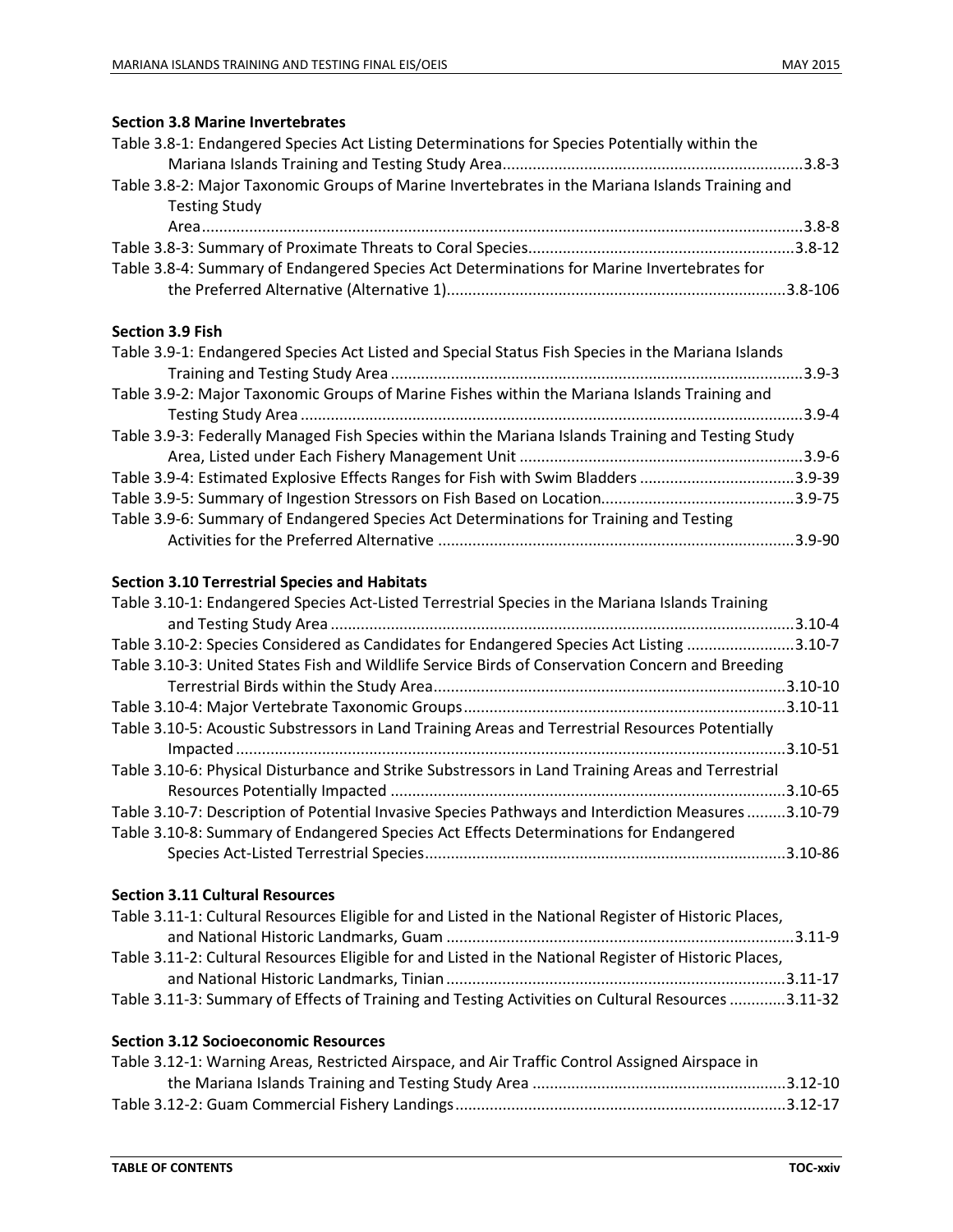| Table 3.12-3: Commonwealth of the Northern Mariana Islands Commercial Fishery Landings3.12-22<br>Table 3.12-4: Notices to Mariners Issued for Military Activities Occurring at Farallon de Medinilla |  |
|------------------------------------------------------------------------------------------------------------------------------------------------------------------------------------------------------|--|
| <b>Section 3.13 Public Health and Safety</b><br>There are no tables in this section.                                                                                                                 |  |
|                                                                                                                                                                                                      |  |
| <b>CHAPTER 4 Cumulative Impacts</b>                                                                                                                                                                  |  |
| Table 4.3-1: Other Actions and Other Environmental Considerations Identified for the Cumulative                                                                                                      |  |
| Table 4.4-1: Greenhouse Gas Emissions from Ship and Aircraft Training and Testing Activities in the                                                                                                  |  |
| Table 4.4-2: Comparison of Ship and Aircraft Greenhouse Gas Emissions to United States 2009                                                                                                          |  |
| <b>CHAPTER 5 Standard Operating Procedures, Mitigation, and Monitoring</b>                                                                                                                           |  |
| Table 5.3-1: Detection Probability g(0) Values for Marine Mammal Species in the Mariana Islands                                                                                                      |  |
|                                                                                                                                                                                                      |  |
| Table 5.3-2: Predicted Range to Effects and Recommended Mitigation Zones 5-23                                                                                                                        |  |
| Table 5.3-3: Predicted Range to Effects and Mitigation Zone Radius for Mine Countermeasure and                                                                                                       |  |
|                                                                                                                                                                                                      |  |
|                                                                                                                                                                                                      |  |
| <b>CHAPTER 6 Additional Regulatory Considerations</b>                                                                                                                                                |  |
|                                                                                                                                                                                                      |  |
| Table 6.1-2: Marine Protected Areas within the Mariana Islands Training and Testing Study Area 6-11                                                                                                  |  |
| <b>CHAPTER 7 List of Preparers</b>                                                                                                                                                                   |  |
| There are no tables in this section.                                                                                                                                                                 |  |
| <b>Appendix A Training and Testing Activities Descriptions</b>                                                                                                                                       |  |
| There are no tables in this section.                                                                                                                                                                 |  |
| <b>Appendix B Notice of Intent</b>                                                                                                                                                                   |  |
| There are no tables in this section.                                                                                                                                                                 |  |
| <b>Appendix C Agency Correspondence</b>                                                                                                                                                              |  |
| There are no tables in this section.                                                                                                                                                                 |  |
| Appendix D Air Quality Example Calculations and Record of Non-Applicability                                                                                                                          |  |
|                                                                                                                                                                                                      |  |
|                                                                                                                                                                                                      |  |
|                                                                                                                                                                                                      |  |
|                                                                                                                                                                                                      |  |
|                                                                                                                                                                                                      |  |
|                                                                                                                                                                                                      |  |
| Table D.5-5: Emissions from Surface Ships During Training, No Action Alternative  D-17                                                                                                               |  |
| Table D.5-6: Emissions from Surface Ships During Testing, No Action Alternative D-24                                                                                                                 |  |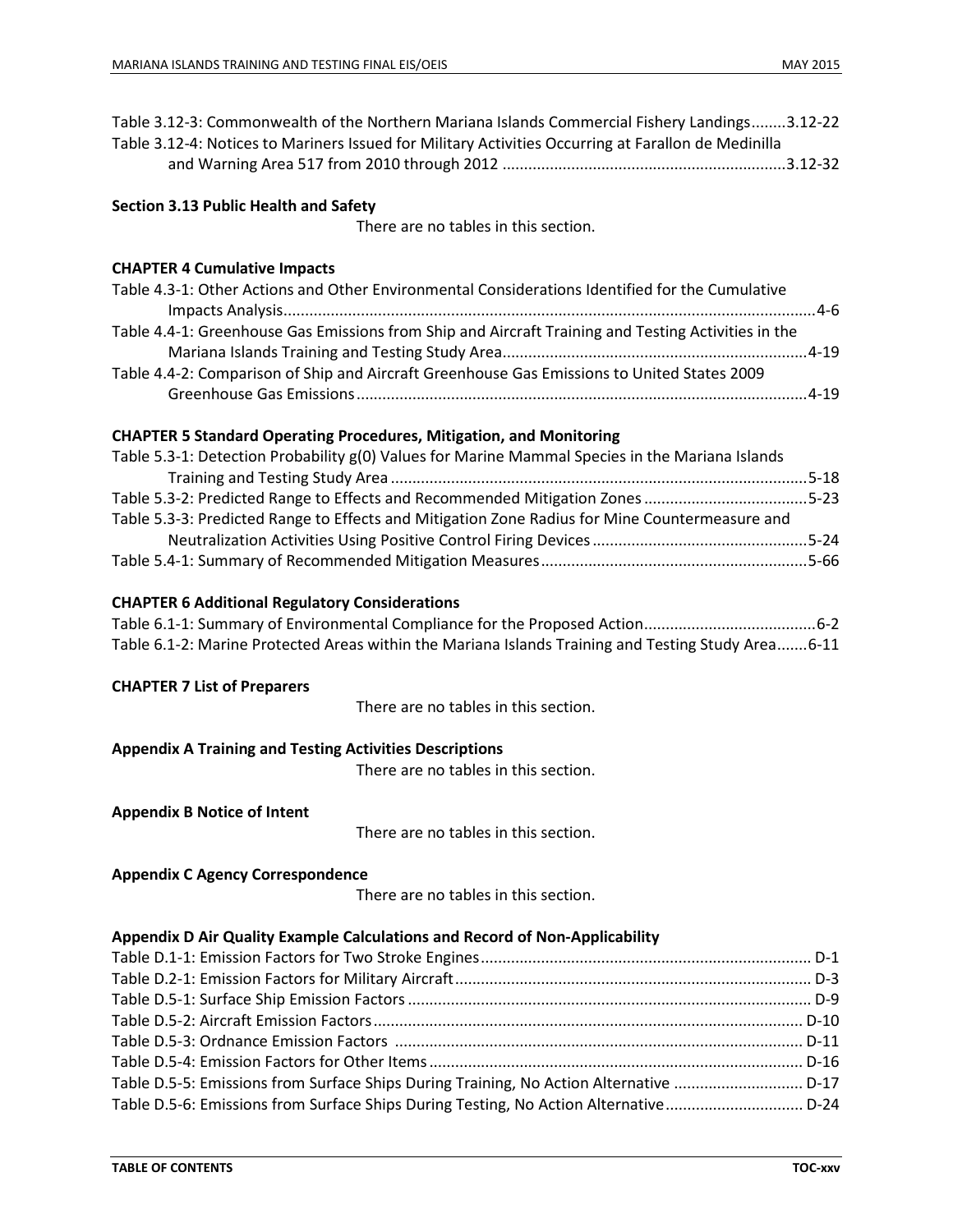|                                                                                          | $D-25$   |
|------------------------------------------------------------------------------------------|----------|
|                                                                                          | D-32     |
|                                                                                          | D-33     |
|                                                                                          | $D-40$   |
| Table D.5-11: Emissions from Aircraft During Training, No Action Alternative             | .D-41    |
| Table D.5-12: Emissions from Aircraft During Testing, No Action Alternative              | $. D-47$ |
|                                                                                          | $. D-48$ |
|                                                                                          | .D-54    |
|                                                                                          | $. D-55$ |
|                                                                                          |          |
| Table D.5-17: Emissions from Ordnance During Training and Testing, No Action Alternative | D-64     |
| Table D.5-18: Emissions from Ordnance During Training and Testing, Alternative 1         | $D-65$   |
| Table D.5-19: Emissions from Ordnance During Training and Testing, Alternative 2         | .D-66    |
| Table D.5-20: Emissions from Other Items During Training, No Action Alternative          | $. D-67$ |
|                                                                                          |          |
|                                                                                          |          |
| Table D.5-23: Emissions in the Nonattainment Area of Guam, All Alternatives  D-82        |          |

#### **Appendix E Public Participation**

| Table E.3-2: Responses to Comments from Non-Governmental Organizations E-282 |  |
|------------------------------------------------------------------------------|--|
|                                                                              |  |

#### **Appendix F Training and Testing Activities Matrices**

### **Appendix G Statistical Probability Analysis for Estimating Direct Strike Impact and Number of Potential Exposures**

| Table G-1: Estimated Marine Mammal Exposures from Direct Strike of Munitions and Other Items        |  |
|-----------------------------------------------------------------------------------------------------|--|
|                                                                                                     |  |
| Table G-2: Estimated Sea Turtle Exposures from Direct Strike of Military Expended Materials by Area |  |
|                                                                                                     |  |

## **Appendix H Biological Resource Methods**

There are no tables in this section.

#### **Appendix I Acoustic and Explosives Primer**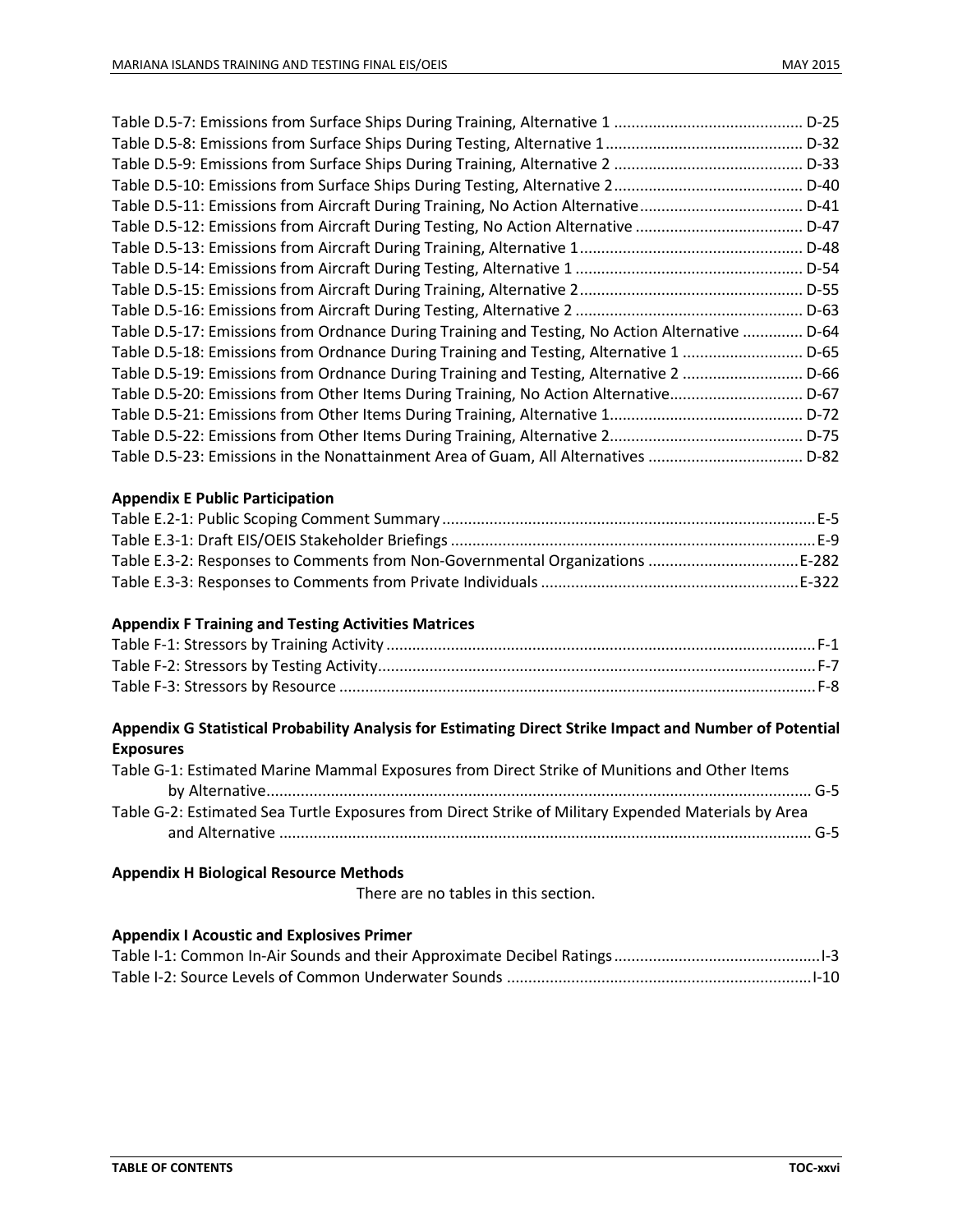## **LIST OF FIGURES**

## **CHAPTER 1 Purpose and Need**

#### **CHAPTER 2 Description of Proposed Action and Alternatives**

| Figure 2.1-4: Farallon de Medinilla Restricted Area 7201, 7201A, and Danger Zone 2-10          |  |
|------------------------------------------------------------------------------------------------|--|
| Figure 2.1-5: Apra Harbor Naval Complex (Main Base) and Main Base/Polaris Point 2-11           |  |
|                                                                                                |  |
|                                                                                                |  |
|                                                                                                |  |
|                                                                                                |  |
|                                                                                                |  |
|                                                                                                |  |
|                                                                                                |  |
|                                                                                                |  |
|                                                                                                |  |
|                                                                                                |  |
|                                                                                                |  |
|                                                                                                |  |
|                                                                                                |  |
|                                                                                                |  |
|                                                                                                |  |
|                                                                                                |  |
|                                                                                                |  |
|                                                                                                |  |
|                                                                                                |  |
|                                                                                                |  |
| Figure 2.3-14: F/A-18 Bomb Release (left) and Loading General Purpose Bombs (right) 2-32       |  |
|                                                                                                |  |
|                                                                                                |  |
|                                                                                                |  |
| Figure 2.3-18: Ship Deployable Surface Target (left) and High-Speed Maneuverable Seaborne      |  |
|                                                                                                |  |
|                                                                                                |  |
|                                                                                                |  |
|                                                                                                |  |
|                                                                                                |  |
| Figure 2.7-1: Nearshore Training and Testing Danger Zones, Surface Danger Zones, and Exclusion |  |
|                                                                                                |  |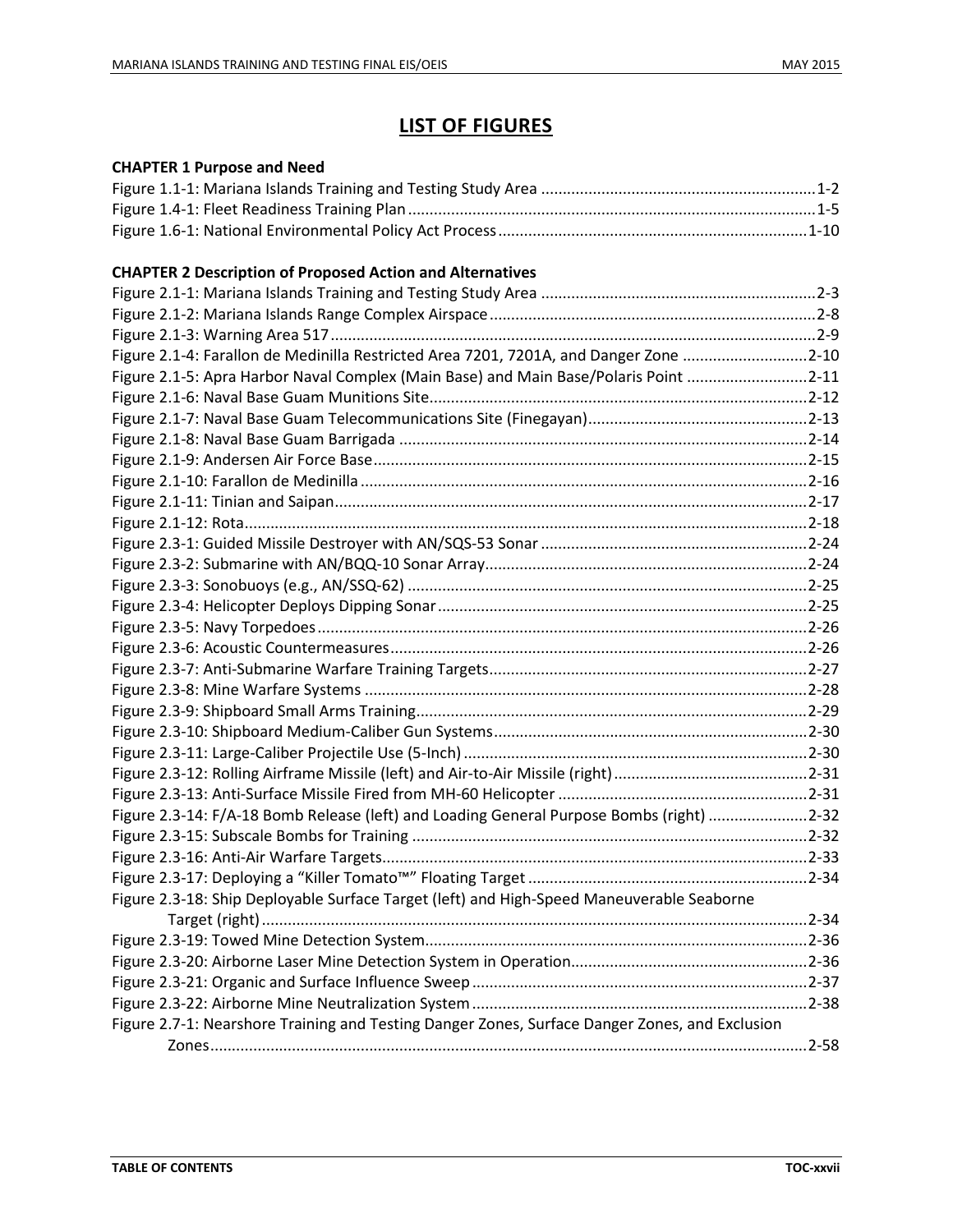## **CHAPTER 3 Affected Environment and Environmental Consequences**

**Section 3.0 Introduction**

There are no figures in this section.

#### **Section 3.1 Sediments and Water Quality**

| Figure 3.1-1: Location of Approximate Dive Survey Tracks off of Farallon de Medinilla (View from |  |
|--------------------------------------------------------------------------------------------------|--|
|                                                                                                  |  |

### **Section 3.2 Air Quality**

There are no figures in this section.

#### **Section 3.3 Marine Habitats**

#### **Section 3.4 Marine Mammals**

| Figure 3.4-1: Two Hypothetical Threshold Shifts, Temporary and Permanent 3.4-53                                                                                                         |              |
|-----------------------------------------------------------------------------------------------------------------------------------------------------------------------------------------|--------------|
| Figure 3.4-2: Type I Auditory Weighting Functions Modified from the Southall et al. (2007) M-                                                                                           |              |
|                                                                                                                                                                                         | .3.4-80      |
| Figure 3.4-3: Type II Weighting Functions for Low-, Mid-, and High-Frequency Cetaceans                                                                                                  | $3.4 - 81$   |
|                                                                                                                                                                                         | .3.4-86      |
|                                                                                                                                                                                         |              |
| Figure 3.4-6: Hypothetical Range to Specified Effects for a Non-Impulse Source3.4-106                                                                                                   |              |
| Figure 3.4-7: Threshold Profiles for Slight Lung Injury (left) and Mortality (right) Based on Five<br>Representative Animal Masses for a 0.5-Pound Net Explosive Weight Charge (Bin E2) |              |
|                                                                                                                                                                                         | $3.4 - 139$  |
| Figure 3.4-8: Threshold Profiles for Slight Lung Injury (left) and Mortality (right) Based on Five                                                                                      |              |
| Representative Animal Masses for a 10-Pound Net Explosive Weight Charge (Bin E5)                                                                                                        |              |
|                                                                                                                                                                                         | $3.4 - 140$  |
| Figure 3.4-9: Threshold Profiles for Slight Lung Injury (left) and Mortality (right) Based on Five<br>Representative Animal Masses for a 250-Pound Net Explosive Weight Charge (Bin E9) |              |
|                                                                                                                                                                                         | $.3.4 - 141$ |
| Figure 3.4-10: Threshold Profiles for Slight Lung Injury (left) and Mortality (right) Based on Five                                                                                     |              |
| Representative Animal Masses for a 1,000-Pound Net Explosive Weight Charge (Bin E12)                                                                                                    |              |
|                                                                                                                                                                                         | $.3.4 - 142$ |
| <b>Section 3.5 Sea Turtles</b>                                                                                                                                                          |              |

## Figure 3.5-1: Auditory Weighting Function for Sea Turtles (T-Weighting)...........................................3.5-29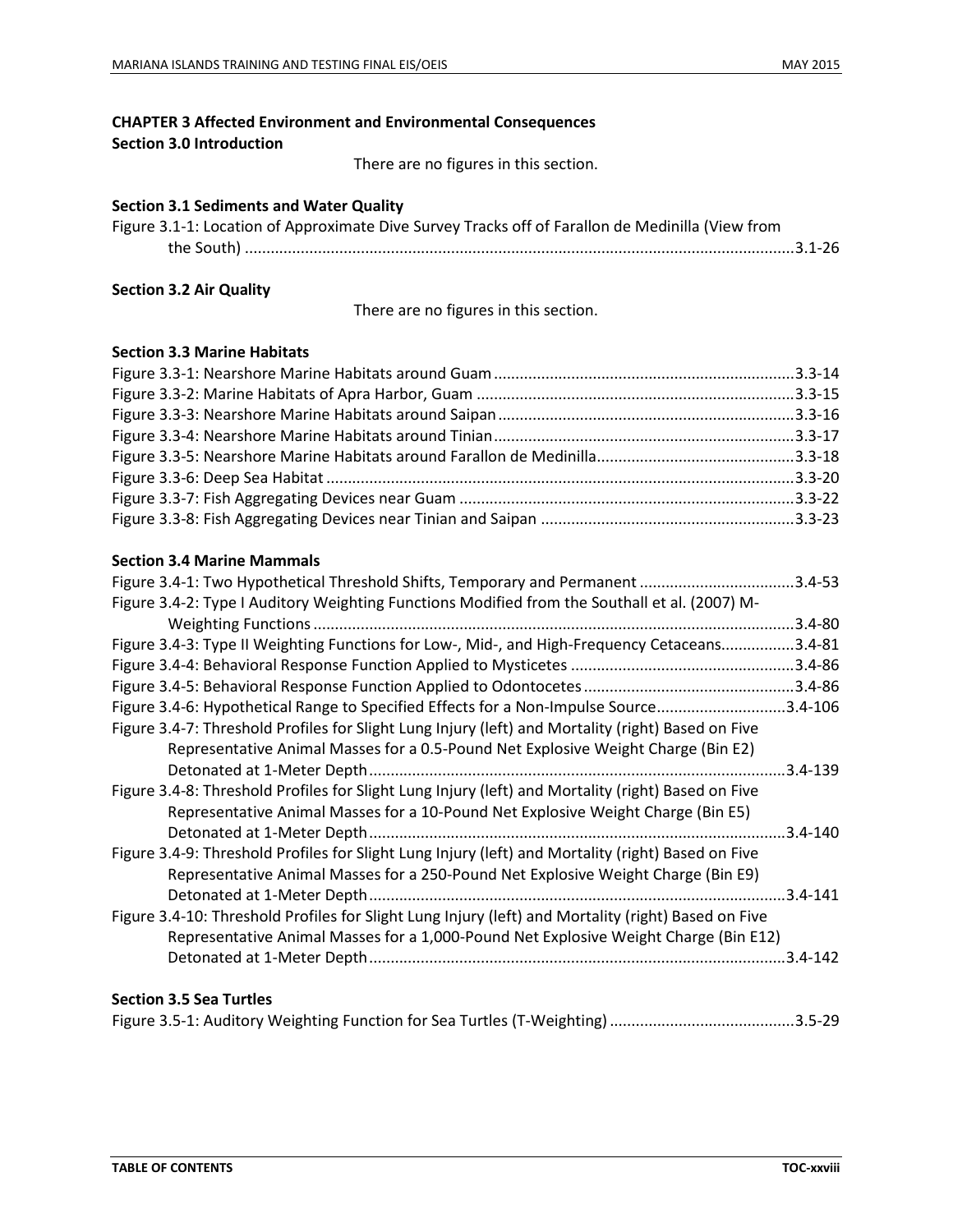## **Section 3.6 Marine Birds**

| Figure 3.6-3: Known Breeding Locations for Seabirds on Military Lands on Guam3.6-16           |  |
|-----------------------------------------------------------------------------------------------|--|
| Figure 3.6-4: Known Breeding Locations for Seabirds on Military-Leased Areas on Tinian 3.6-17 |  |
|                                                                                               |  |
|                                                                                               |  |
|                                                                                               |  |
|                                                                                               |  |
| Figure 3.6-9: Pelagic Ranges and Breeding Locations for the Short-Tailed Albatross, Newell's  |  |
|                                                                                               |  |

## **Section 3.7 Marine Vegetation**

#### **Section 3.8 Marine Invertebrates**

| Figure 3.8-7: Prediction of Distance to 90 Percent Survivability of Marine Invertebrates Exposed |  |
|--------------------------------------------------------------------------------------------------|--|
|                                                                                                  |  |

## **Section 3.9 Fish**

There are no figures in this section.

#### **Section 3.10 Terrestrial Species and Habitats**

|                                                                                                 | .3.10-5  |
|-------------------------------------------------------------------------------------------------|----------|
| Figure 3.10-2: Training Locations, Critical Habitat, and Local Conservation Areas on Rota3.10-6 |          |
|                                                                                                 |          |
| Figure 3.10-4: Reduction of Forest Communities on Farallon de Medinilla by Military             |          |
|                                                                                                 |          |
| Figure 3.10-5: Naval Base Guam Munitions Site and Mariana Swiftlet Cave Locations3.10-35        |          |
| Figure 3.10-6: Mariana Swiftlet Population Data from Mahlac Cave, Naval Munitions Site,         |          |
|                                                                                                 | .3.10-36 |
|                                                                                                 |          |
| Figure 3.10-8: Tinian Military Lease Area and Mariana Common Moorhen Nest Locations 3.10-41     |          |
| Figure 3.10-9: Detailed View of Impact Areas and Special Use Areas on FDM 3.10-55               |          |
| Figure 3.10-10: Conceptual Model of Potential Invasive Species Pathways Associated with         |          |
|                                                                                                 |          |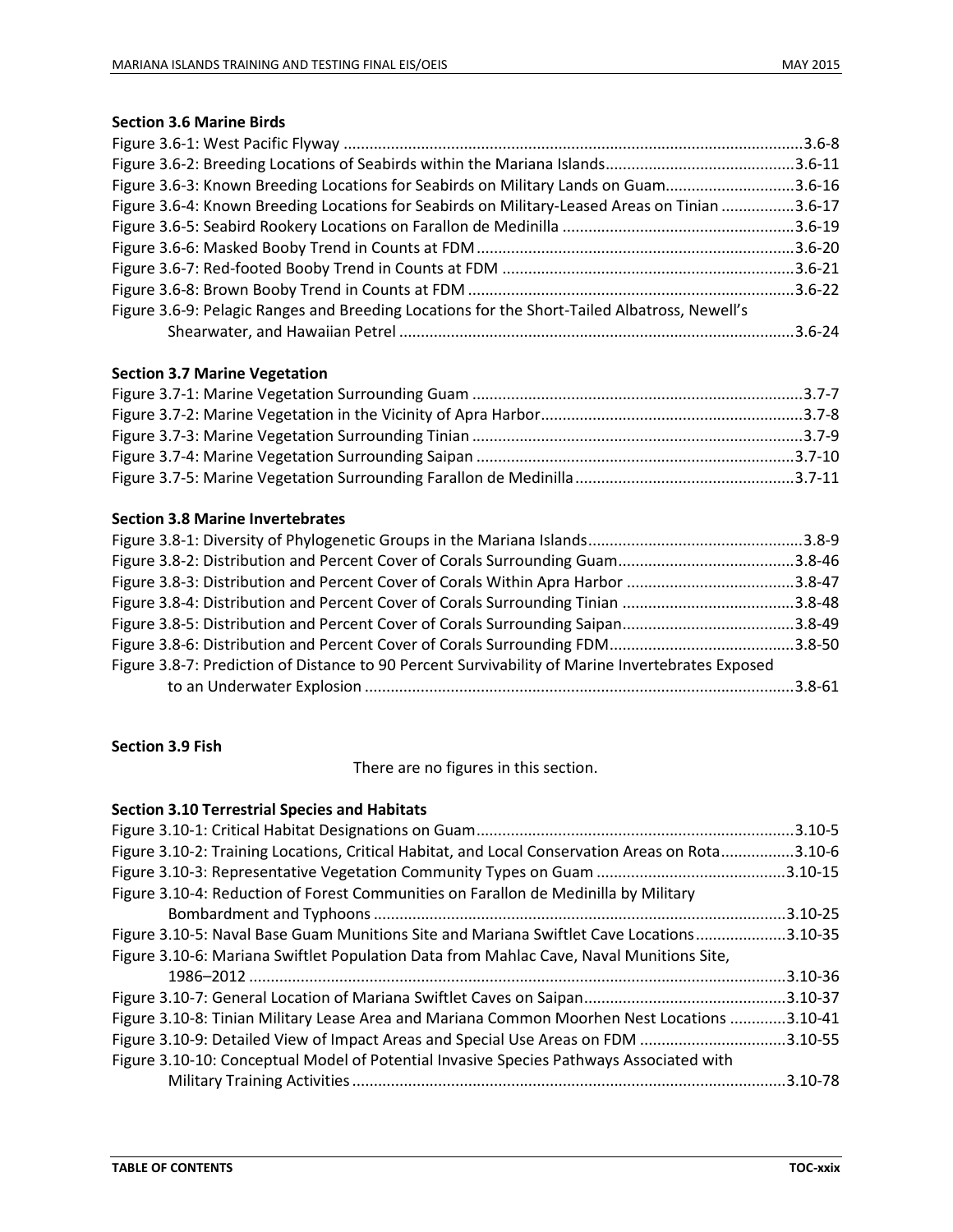| Figure 3.10-11: Potential Introduction Pathways of Invasive Species Associated with Military         |
|------------------------------------------------------------------------------------------------------|
| <b>Section 3.11 Cultural Resources</b>                                                               |
| Figure 3.11-1: Known Wrecks, Obstructions, or Occurrences within the United States Territorial       |
|                                                                                                      |
|                                                                                                      |
| <b>Section 3.12 Socioeconomic Resources</b>                                                          |
| Figure 3.12-1: Shipping Lanes within the Mariana Islands Training and Testing Study Area 3.12-5      |
|                                                                                                      |
| Figure 3.12-3: Commercial Airways within the Mariana Islands Training and Testing Study Area3.12-12  |
| Figure 3.12-4: Farallon de Medinilla Restricted Area and Pending 12 nm Danger Zone3.12-13            |
| Figure 3.12-5: Guam Public Boat Launch Locations and Fish Aggregating Devices3.12-16                 |
|                                                                                                      |
|                                                                                                      |
| Figure 3.12-8: Popular Dive Sites Within the Mariana Islands Training and Testing Study Area 3.12-26 |
| <b>Section 3.13 Public Health and Safety</b>                                                         |
| Figure 3.13-1: Simultaneous Activities within the Mariana Islands Training and Testing Study         |
|                                                                                                      |
| <b>CHAPTER 4 Cumulative Impacts</b>                                                                  |
| There are no figures in this chapter.                                                                |
| <b>CHAPTER 5 Standard Operating Procedures, Mitigation, and Monitoring</b>                           |
| Figure 5.2-1: Flowchart of Process for Determining Recommended Mitigation Measures5-8                |
| <b>CHAPTER 6 Additional Regulatory Considerations</b>                                                |
|                                                                                                      |
|                                                                                                      |
|                                                                                                      |
| <b>CHAPTER 7 List of Preparers</b>                                                                   |
| There are no figures in this chapter.                                                                |
| <b>Appendix A Training and Testing Activities Descriptions</b>                                       |
|                                                                                                      |
|                                                                                                      |
|                                                                                                      |
|                                                                                                      |
|                                                                                                      |
|                                                                                                      |
|                                                                                                      |
| <b>Appendix B Notice of Intent</b>                                                                   |
| There are no figures in this section.                                                                |

## **Appendix C Agency Correspondence**

There are no figures in this section.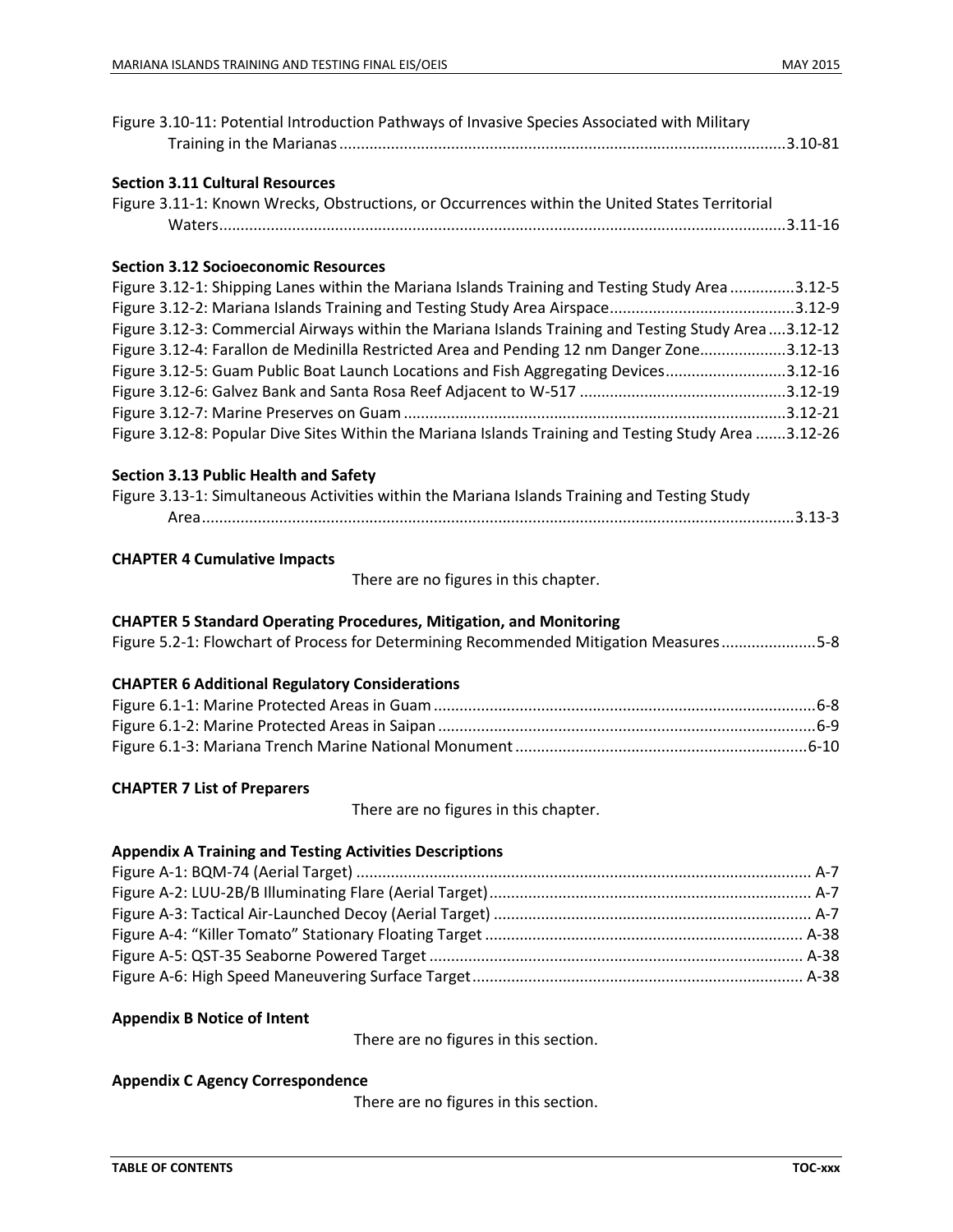| Appendix D Air Quality Example Calculations and Record of Non-Applicability                                                                                                                                                                                                                       |
|---------------------------------------------------------------------------------------------------------------------------------------------------------------------------------------------------------------------------------------------------------------------------------------------------|
|                                                                                                                                                                                                                                                                                                   |
|                                                                                                                                                                                                                                                                                                   |
|                                                                                                                                                                                                                                                                                                   |
| <b>Appendix E Public Participation</b>                                                                                                                                                                                                                                                            |
| There are no figures in this section.                                                                                                                                                                                                                                                             |
| <b>Appendix F Training and Testing Activities Matrices</b>                                                                                                                                                                                                                                        |
| There are no figures in this section.                                                                                                                                                                                                                                                             |
| Appendix G Statistical Probability Analysis for Estimating Direct Strike Impact and Number of Potential<br><b>Exposures</b>                                                                                                                                                                       |
| There are no figures in this section.                                                                                                                                                                                                                                                             |
| <b>Appendix H Biological Resource Methods</b><br>Figure H.2-1: Flow Chart of the Evaluation Process of Sound-Producing Activities  H-3                                                                                                                                                            |
| <b>Appendix I Acoustic and Explosives Primer</b>                                                                                                                                                                                                                                                  |
| Figure I-1: Graphical Representation of the Inverse-Square Relationship in Spherical Spreading 1-4<br>Figure I-2: Characteristics of Sound Transmission through the Air-Water Interface 1-8<br>Figure I-3: Oceanic Ambient Noise Levels from 1 Hertz to 100,000 Hertz, Including Frequency Ranges |
|                                                                                                                                                                                                                                                                                                   |
|                                                                                                                                                                                                                                                                                                   |
| Figure I-5: Various Sound Pressure Metrics for a Hypothetical (a) Pure Tone (Non-Impulse) and (b)                                                                                                                                                                                                 |
| Figure I-6: Summation of Acoustic Energy (Cumulative Exposure Level, or Sound Exposure Level)<br>from a Hypothetical, Intermittently Pinging, Stationary Sound Source (EL = Exposure Level)  I-15                                                                                                 |
| Figure I-7: Cumulative Sound Exposure Level under Realistic Conditions with a Moving,<br>Intermittently Pinging Sound Source (Cumulative Exposure Level = Sound Exposure Level)  I-16                                                                                                             |